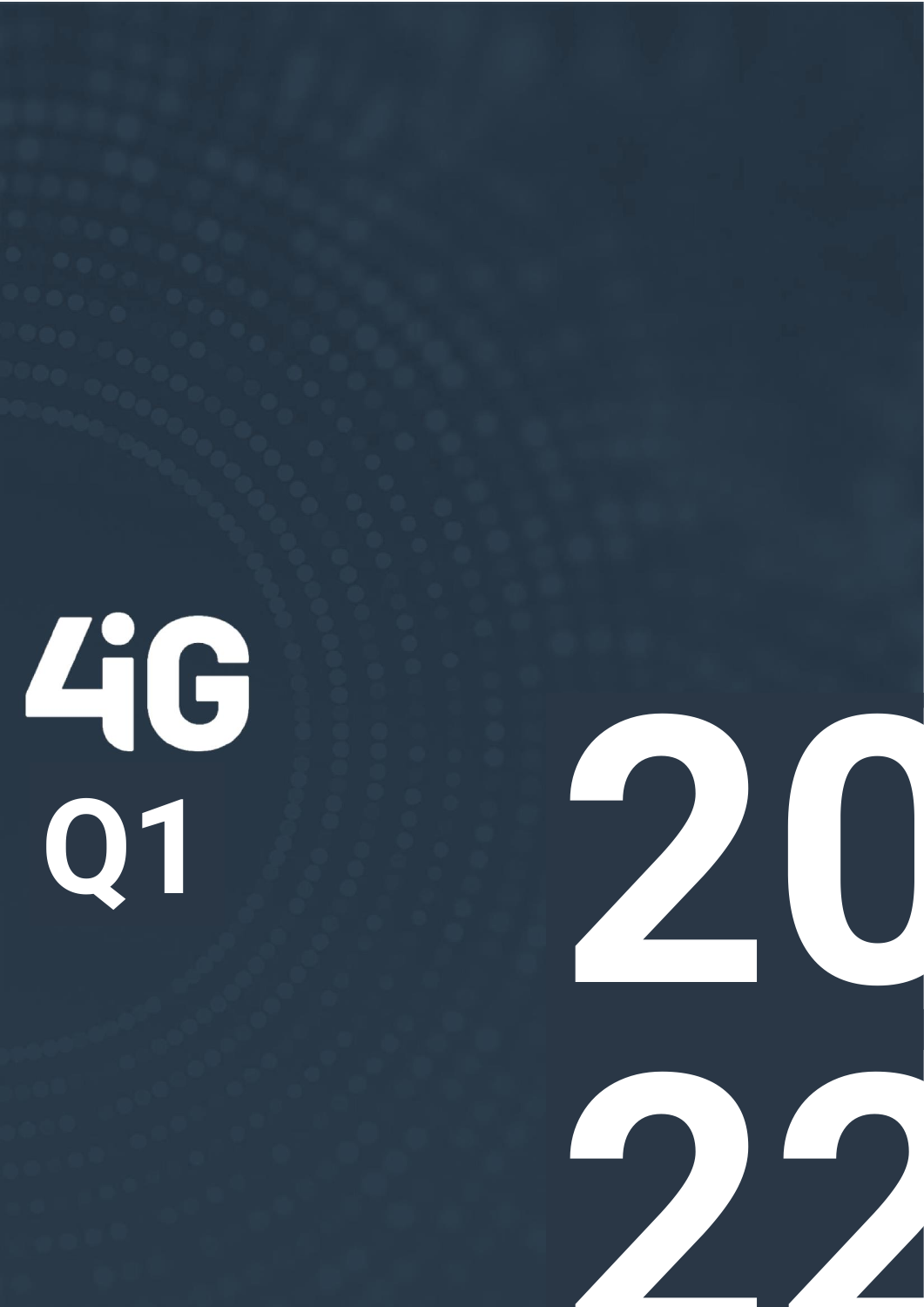**4iG Plc. 31 March 2022 FLASH REPORT**

# **4iG PLC. FLASH REPORT ON THE COMPANY'S Q1 2022 ACTIVITIES**

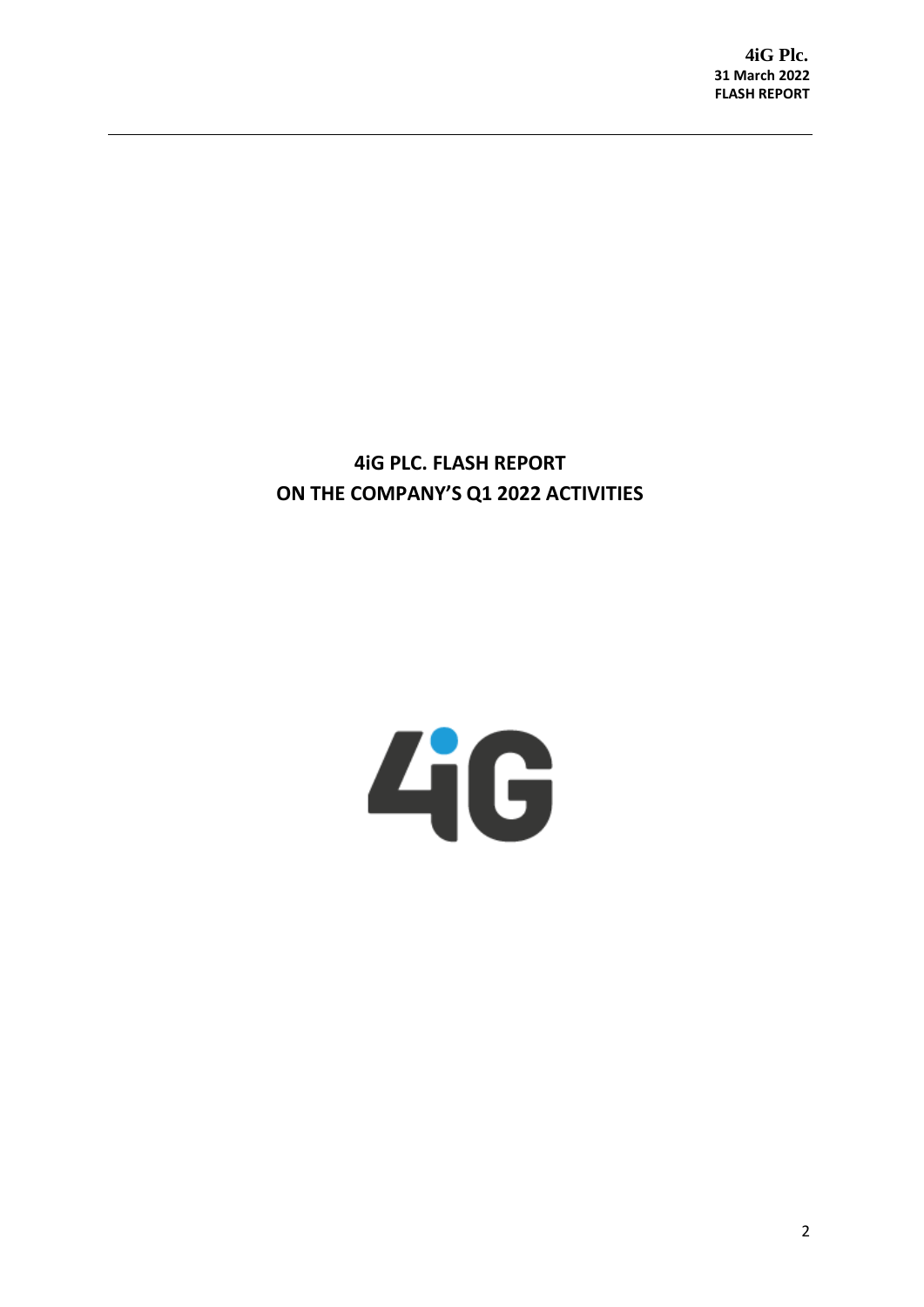# **CONTENTS**

| 2.  |  |
|-----|--|
| 3.  |  |
| 4.  |  |
| 5.  |  |
| 6.  |  |
| 7.  |  |
| 8.  |  |
| 9.  |  |
| 10. |  |
| 11. |  |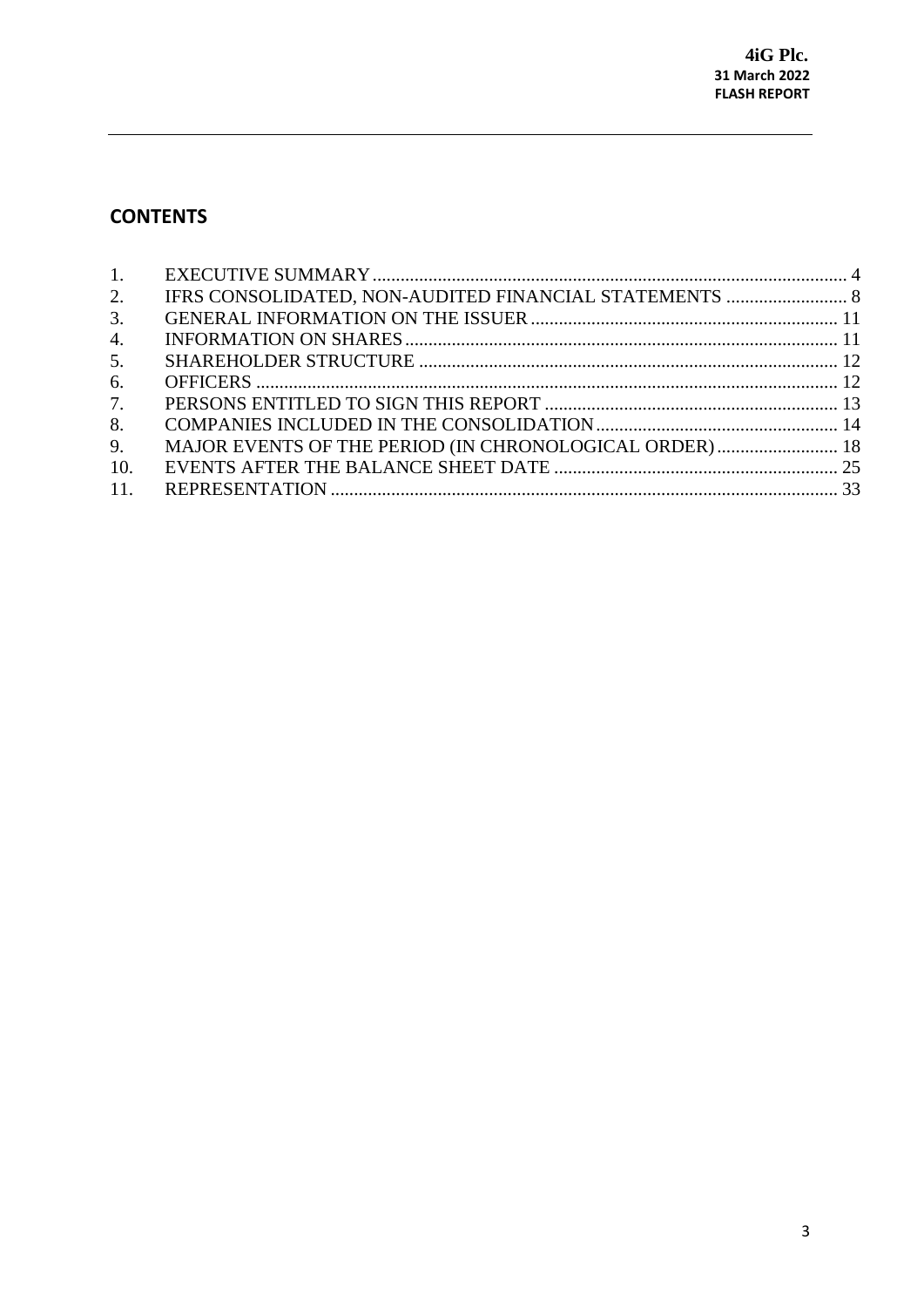## <span id="page-3-0"></span>**1. EXECUTIVE SUMMARY**

**4iG Plc. 1** (hereinafter referred to as: "4iG", "Company", "Corporation", "Corporate Group", "4iG Corporate Group") **has become the dominant info-communications corporate group in Hungary and the region through its recent acquisitions, organic growth and the contribution of its telecommunications portfolio to Antenna Hungária.** As a result of the construction in the telecommunications and IT sector, 4iG Plc. is:

- Hungary's **market leader IT systems integrator company;**
- **EXECTE:** the second largest telecommunications corporate group in Hungary;
- **the dominant professional in the West-Balkan region** including Albania and Montenegro **and at the same time the largest investor in Albania in the telecommunications segment.**

The transactions completed in the past year **closed the transformation process that has transformed 4iG Plc. from an IT systems integrator company into a broad-based international infocommunications companies group providing telecommunications and IT services.** Currently employing 6,900 people, the corporate group's ownership structure, its capital strength and its international economic links offer further growth potential for the corporate group in Hungary, the Western Balkans, the Middle East and the Central and Eastern European region.

#### *Strategic partnership, new large investors*

As a result of the transformation and acquisitions of the corporate group, the ownership structure of 4iG Plc. has changed significantly. At the time of the issuance of the flash report the main shareholder of 4iG remains Jászai Gellért, who holds the majority of the shares (51.22%) through investment companies and private equity funds. Bartolomeu Investment Kft. $^2$ , with Portuguese background, (7.41%) further increased its investment in the corporate group, with two new international investors, Çalik Holding (3.16%), one of Turkey's largest corporate groups, and Rheinmetall AG (25.12%), one of the world's leading defence and automotive companies, also acquiring shareholding in 4iG. Düsseldorf-based Rheinmetall is the largest strategic investor in 4iG Plc. Thanks to the partnership between the companies, 4iG will become a key digitalisation and IT partner for a global company that is also a major player in the international defence and automotive industry. The collaboration is not limited to Hungary, but will also extend to Rheinmetall's international stakeholders.

The acquisition of international institutional investors and the strategic partnership agreement with Rheinmetall will significantly support 4iG's international growth strategy and open up new market opportunities for the corporate croup in the IT and telecom services sectors.

<sup>1</sup> 4iG Nyrt. - in English: 4iG Plc.

<sup>2</sup> Bartolomeu Investment Kft. - in English: Bartolomeu Investment Ltd.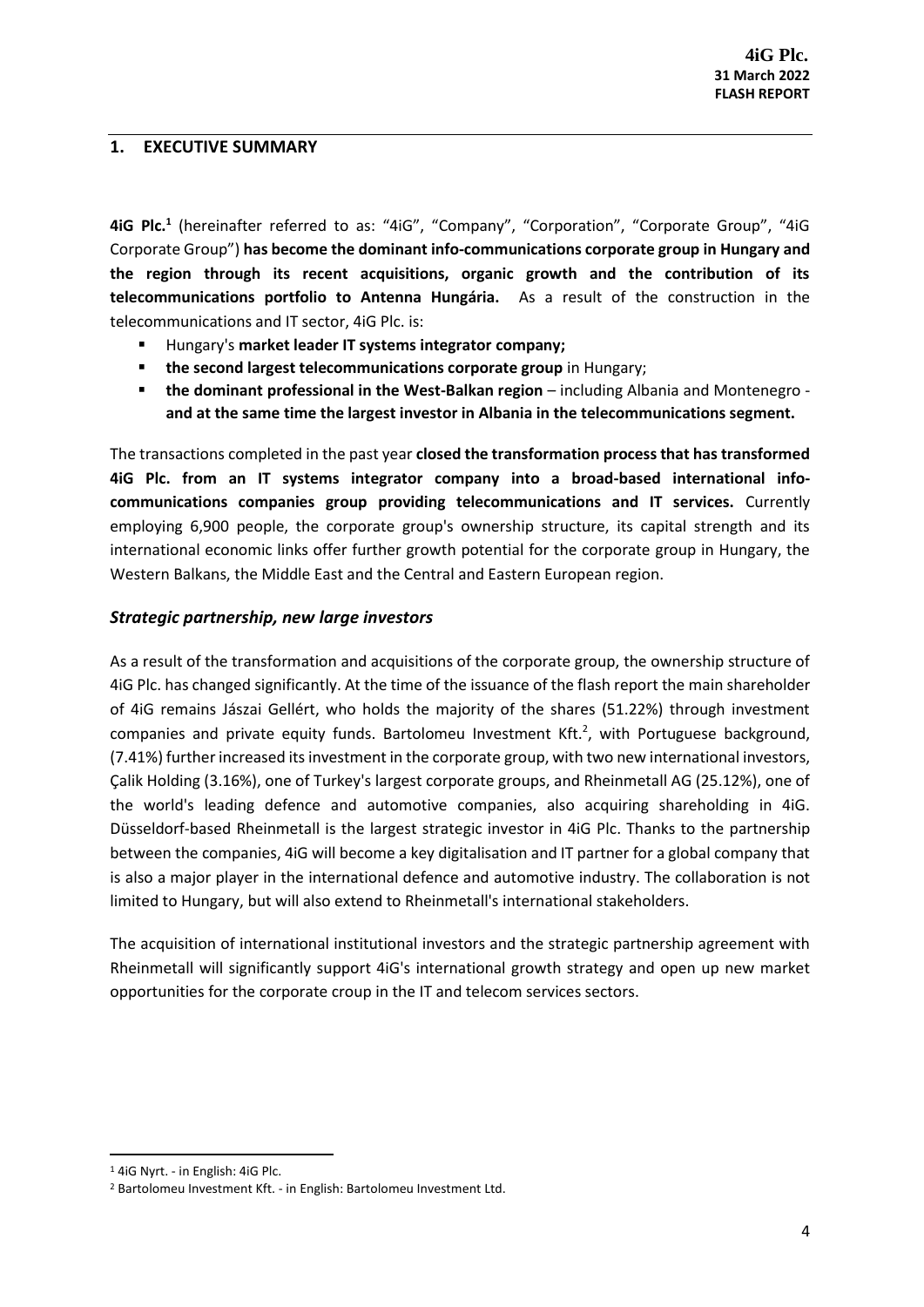# *Financial results*

The transformation of 4iG Plc. is also clearly reflected by first quarterly financial statements of the corporate group prepared in accordance with the International Financial Reporting Standards (IFRS).

**The consolidated sales revenue of 4iG Plc., accounted in line with IFRS, measured 48.9 billion Hungarian Forints,** of which value is **221% higher** compared to the same period in the previous year. **Consolidated business result indicator of the corporate group** has also improved significantly: **profit after tax of the Company accounted 2.2 billion Hungarian Forints, exceeding as of the previous year's by 287%,** and the **value of EBITDA is 14.5 billion Hungarian Forints**, which is **1 347% higher compared to the earnings before financial and depreciation gained in the first quarter of 2021.** 

When assessing the corporate group's first quarter financial performance, it should be taken into account that the consolidated comprehensive income statement does not yet include the data of Antenna Hungária Zrt.<sup>3</sup> and Albanian ONE Telecommunications. In addition, the performance of ALBtelecom, another Albanian telecommunications company, was only partially taken into account (1 month) in the preparation of the report. Another important factor is that, due to the seasonality of the IT sector, the temporal distribution of revenues in the sector is concentrated in the third and fourth quarters.

#### *Payment of dividends*

The shareholders decided at the annual ordinary General Meeting of the Company **that the Company pays dividend in the amount of 29,-HUF, i.e. twenty-nine Hungarian Forints, per share after the 2021 business year for the 102 350 843 quantity ordinary shares marketed on 31 December 2021 and reduced by 857 078 quantity of the Company's own shares.** The dividend payment date is 4 July 2022.

#### *Capital market performance*

The value of average stock market price of 4iG shares was 792,- Hungarian Forints subject to the  $1<sup>st</sup>$ quarter of 2022 was 22.7% higher compared to the same period in the previous year. The closing price was 805,- Hungarian Forints in March 2022, which exceeded the closing price as at the end of March 2021 by 21.6%. **At the time of compilation this report, 4iG shares were traded in the range between 780-820 Hungarian Forints.** With regard to the market capitalization of the Company, thereof amount was **224.8 billion** Hungarian Forints on 31 March in 2022.

<sup>3</sup> Antenna Hungária Zrt. – in English: Antenna Hungária Plc.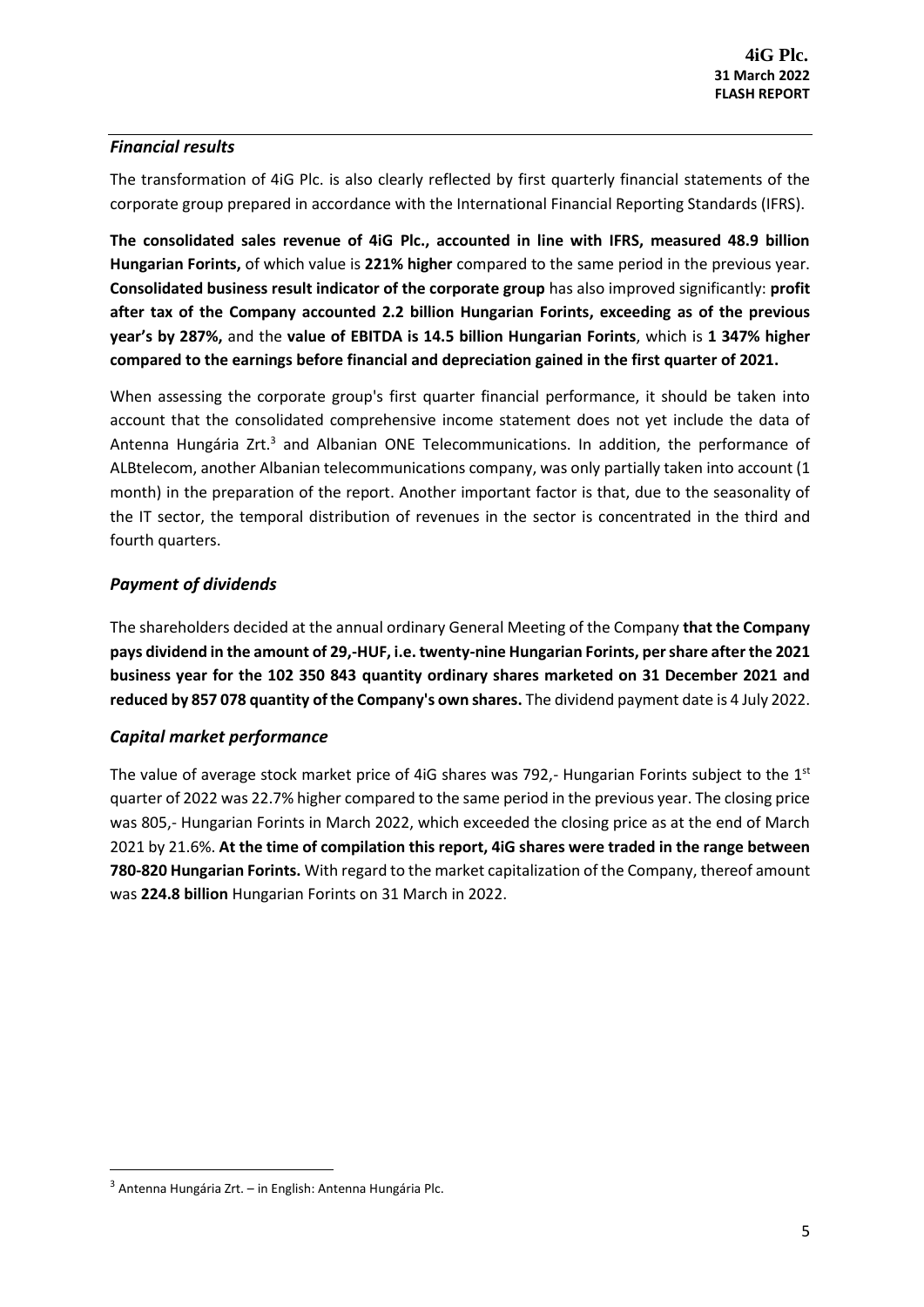#### *Vision*

One of 4iG's key objectives is to build further dominant market positions in Hungary and the region in a wide range of information and communication technologies services. **In addition to information technology, the telecommunications and telecommunicationsinfrastructure segment remains a key strategic area for the 4iG Corporate Group, which can further increase the Corporate Group's revenues and profitability thanks to easily plannable, long-term contracts and the significant revenue-generating capacity of the sector.** 

4iG Corporate Group is also embarking on a strategic transformation of its telecommunications companies **to exploit opportunities for collaboration within the Companies Group and synergies in the areas of business operations more efficiently through the future integration of the companies. The strategic objective of the Board of Directors of 4iG is to consolidate the companies operating in the B2B and B2C service segments of the Group, which combines a wide range of industry competencies, and to create a companies group with a unified organisational and management structure, which is able to operate under a single brand name and with the efficiency required by its market weight in the Hungarian and international markets.**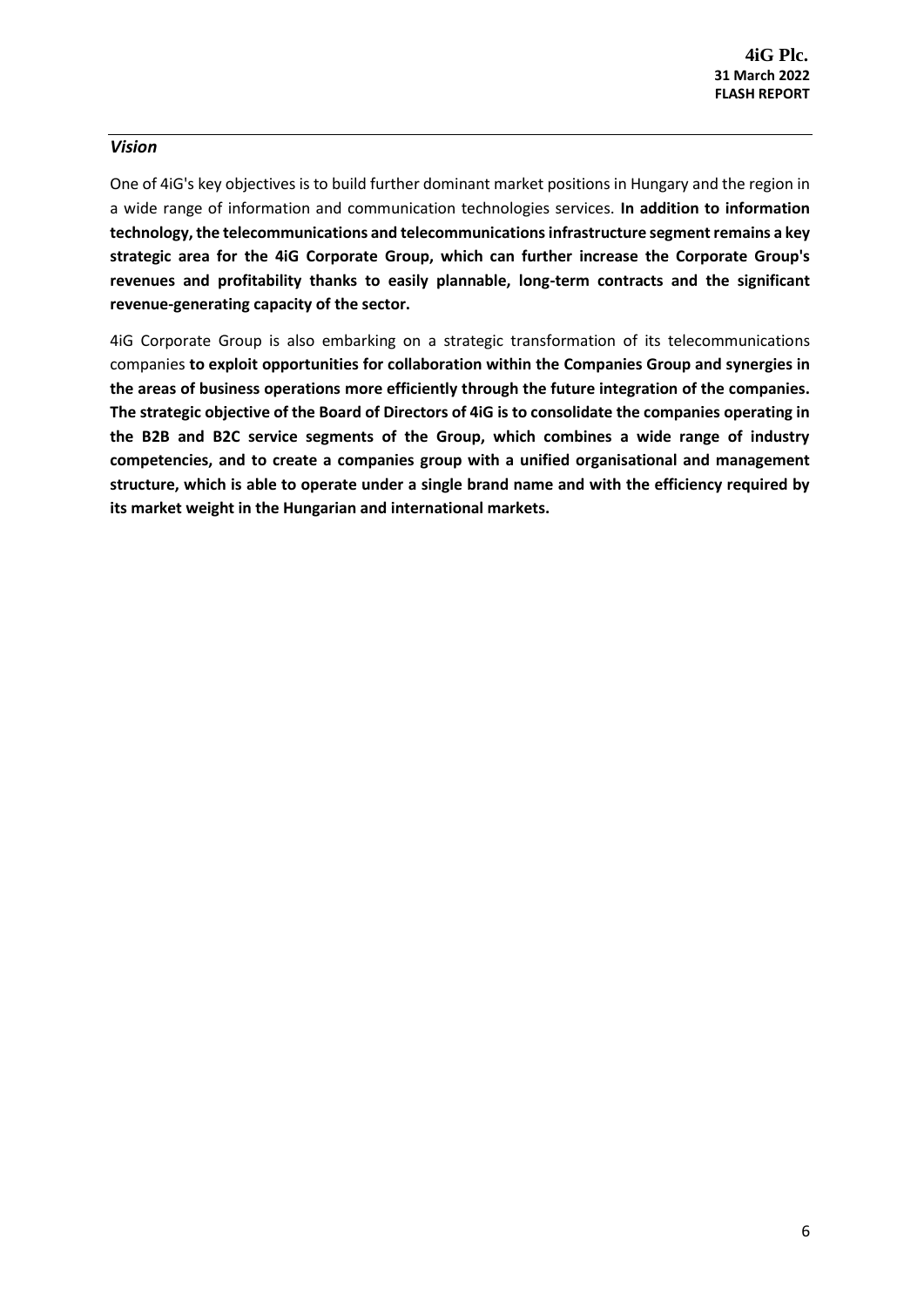The key financial 4iG Plc. indicators consolidated in accordance with the international financial reporting standards are included in the hereinunder table as follows:

| <b>Description</b><br>(data in thousands of Hungarian Forints)                              | Q1 2022     | Q1 2021     | Change<br>$+/(-)$ in<br>percentage |
|---------------------------------------------------------------------------------------------|-------------|-------------|------------------------------------|
| Net sales revenues                                                                          | 48 945 386  | 15 268 116  | 220.57%                            |
| Other operating income*                                                                     | 20 034 522  | 130 055     | 15 304.65%                         |
| Operational expenses*                                                                       | -54 459 463 | -14 394 715 | 278.33%                            |
| <b>Earnings</b><br>before<br>interest,<br>taxes,<br>depreciation and amortization (EBITIDA) | 14 520 445  | 1 003 756   | 1 346.61%                          |
| Earnings before interest and taxes (EBIT)                                                   | 6 422 251   | 710 424     | 804.00%                            |
| Profit after tax (PAT)                                                                      | 2 186 609   | 565 526     | 286.65%                            |
| Total comprehensive income                                                                  | 1016649     | 565 526     | 79.77%                             |
| <b>Stock exchange indicators</b>                                                            |             |             |                                    |
| Stock exchange closing share price** (in<br>HUF)                                            | 805         | 662         | 21.60%                             |
| Average stock market price of the shares<br>(in HUF)                                        | 792         | 646         | 22.70%                             |
| Market capitalization of 4iG Plc. (in billion<br>HUF)                                       | 224.8       | 62.2        | 261.33%                            |
| Value per share (HUF)                                                                       |             |             |                                    |
| EBITDA**                                                                                    | 68          | 10.7        | 536.67%                            |
| Net earnings per share (EPS)***                                                             | 10.2        | 6.1         | 67.24%                             |
| Diluted EPS indicator***                                                                    | 10.2        | 6.0         | 69.06%                             |
| Own equity**                                                                                | 1 3 6 8     | 88          | 1 462.02%                          |

\* The Group presented non-recurring items related to acquisitions, contributions and strategic restructurings during the period under review among Other expenditures forming a part of Other operating income and Operating expenses, which non-recurring items had a total impact on EBITDA of 4 622 897,- thousands in Hungarian Forints.

\*\* at the end of the period

\*\*\* in Hungarian Forint

Unless otherwise indicated and in line with the IFRS principles, the data included in the Flash Report are consolidated, non-audited and given in thousands of Hungarian Forints.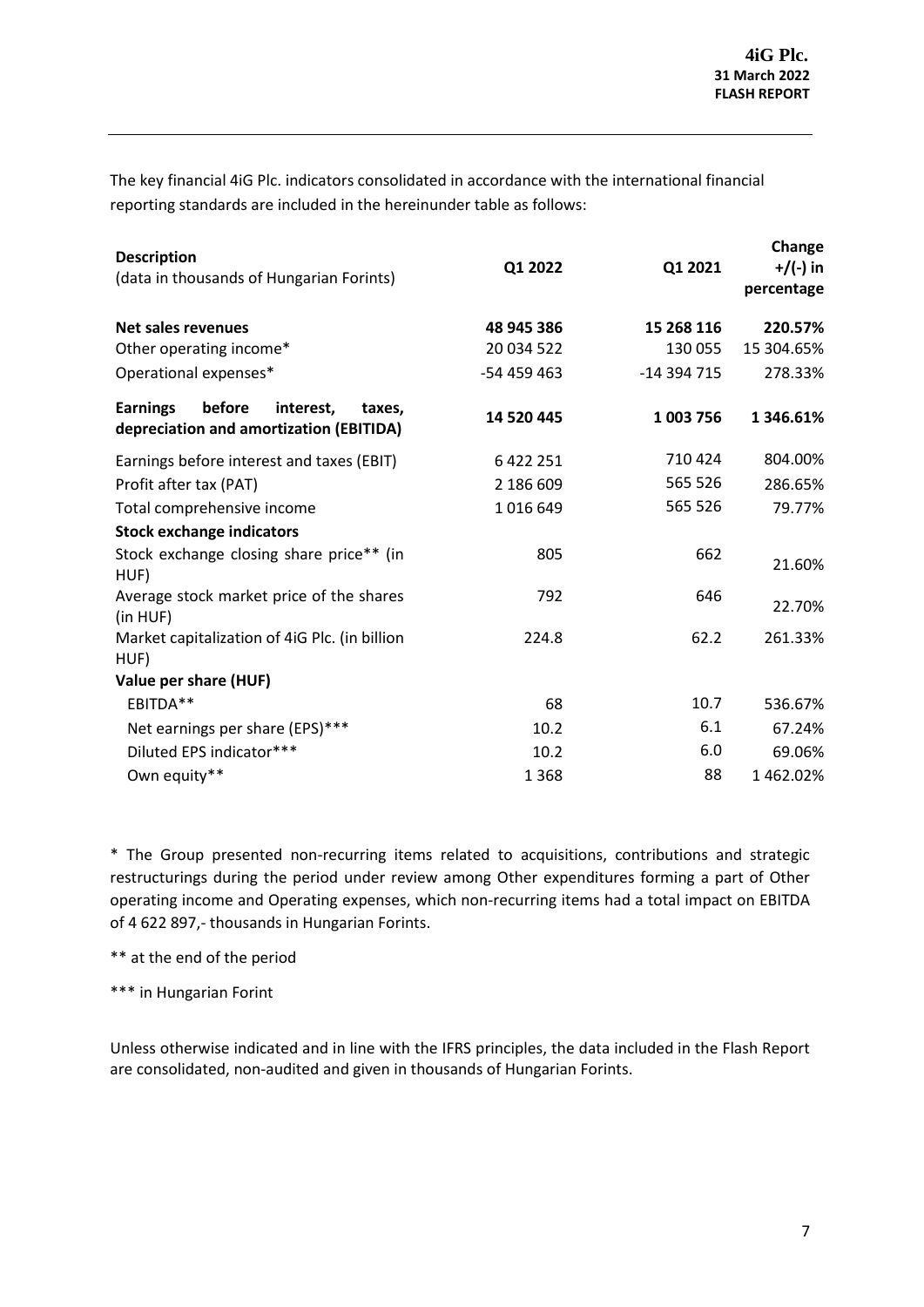# <span id="page-7-0"></span>**2. IFRS CONSOLIDATED, NON-AUDITED FINANCIAL STATEMENTS**

# **2.1 Consolidated comprehensive profit and**

**loss account**

data in thousands of Hungarian Forints unless otherwise indicated

|                                                                                      | Q1 2022     | Q1 2021     |
|--------------------------------------------------------------------------------------|-------------|-------------|
| Net sales revenues                                                                   | 48 945 386  | 15 268 116  |
| Other operating income*                                                              | 20 034 522  | 130 355     |
| <b>Revenues in total</b>                                                             | 68 979 908  | 15 398 471  |
| Goods and services sold                                                              | $-20114472$ | -10 852 091 |
| Operational expenditures                                                             | -8 459 788  | -939 698    |
| Staff costs                                                                          | $-10620518$ | $-2596308$  |
| Other expenditures*                                                                  | -15 264 685 | $-6618$     |
| <b>Operational expenses*</b>                                                         | -54 459 463 | -14 394 715 |
| Earning Before Interests, Taxes,<br>Depreciation and<br><b>Amortization (EBITDA)</b> | 14 520 445  | 1003756     |
| Depreciation and impairment                                                          | -8 098 194  | -293 332    |
| Earnings Before Interest and Tax (EBIT)                                              | 6 422 251   | 710 424     |
| <b>Financial income</b>                                                              | 5 794 729   | 88 356      |
| Financial expenditures                                                               | -8 330 587  | -89 434     |
| Profit before tax                                                                    | 3 886 393   | 709 346     |
| Income taxes                                                                         | -1 699 784  | 143 820     |
| Profit after tax                                                                     | 2 186 609   | 565 526     |
| Other comprehensive income                                                           | $-1169960$  | 0           |
| <b>Total comprehensive income</b>                                                    | 1016 649    | 565 526     |
| Earnings per share (HUF)                                                             |             |             |
| Base                                                                                 | 10.2        | 6.1         |
| Diluted                                                                              | 10.2        | 6.0         |
| From profit after tax:                                                               |             |             |
| Share per parent company                                                             | 1992738     | 595 672     |
| Share for external owner                                                             | 193 871     | $-30146$    |
| From total comprehensive income:                                                     |             |             |
| Share per parent company                                                             | 346 172     | 595 672     |
| Share for external owner                                                             | 670 477     | $-30146$    |

\* The Group presented non-recurring items related to acquisitions, contributions and strategic restructurings during the period under review in the Other operating income and Operating expenses rows, which nonrecurring items had a total impact on EBITDA of 4 622 897,- thousands in Hungarian Forints.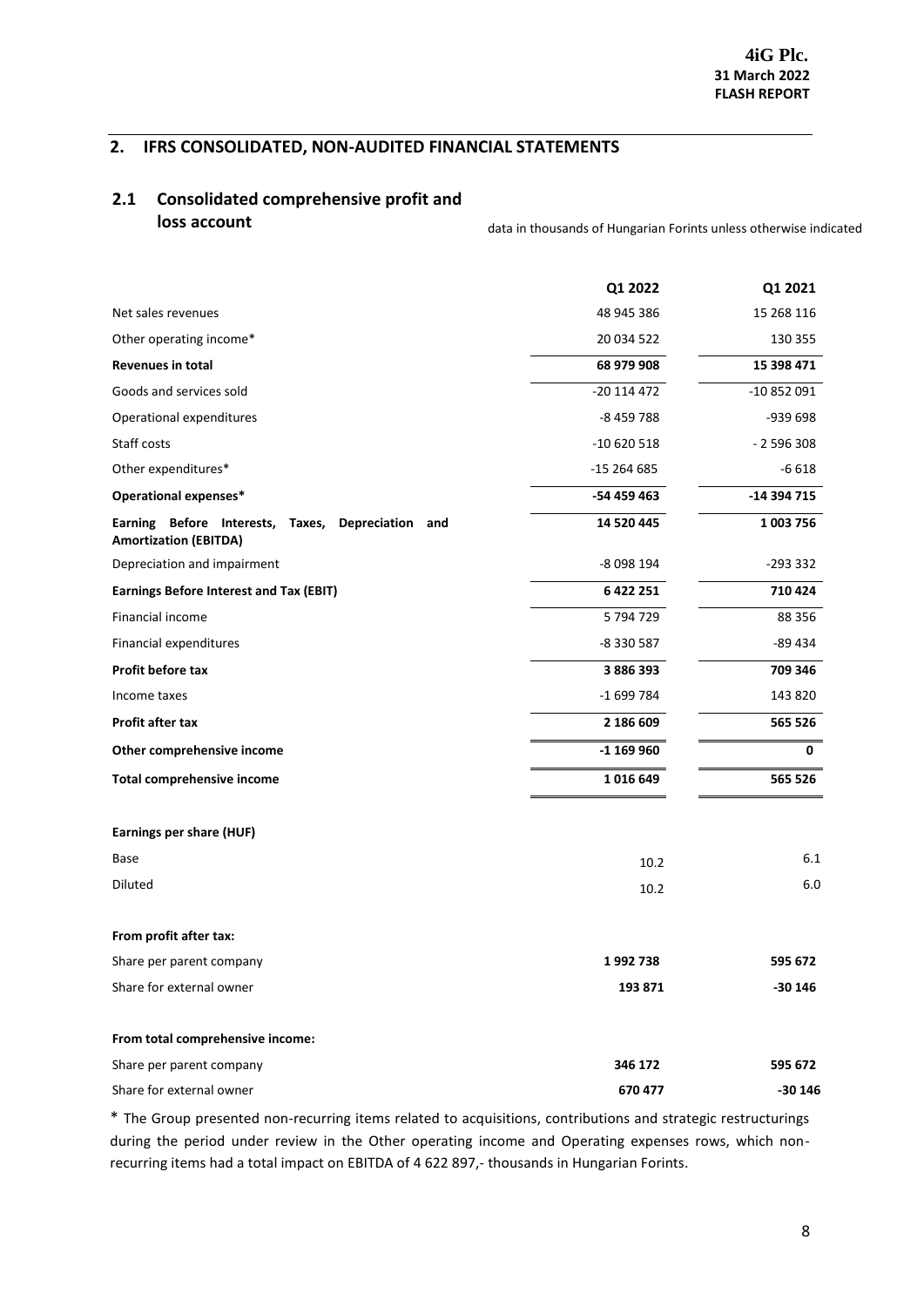# **2.2 Consolidated balance sheet**

#### data in thousands of Hungarian Forints unless otherwise

|                                                      |                   | 31              |
|------------------------------------------------------|-------------------|-----------------|
|                                                      | 31                | <b>December</b> |
|                                                      | <b>March 2022</b> | 2021            |
| <b>ASSETS:</b>                                       |                   |                 |
| Over-the-year assets                                 |                   |                 |
| Tangible assets                                      | 241 338 077       | 39 613 353      |
| Intangible assets:                                   | 39 795 265        | 9789376         |
| Lease rights, lease transactions                     | 73 674 953        | 17 837 483      |
| Contractual instruments                              | 1 300 780         | 397 601         |
| Deferred tax assets                                  | 0                 | 691 900         |
| Goodwill                                             | 295 316 662       | 114 939 039     |
| Other investments                                    | 114 115 535       | 235 986         |
| Over-the-year assets in total                        | 765 541 272       | 183 504 738     |
| <b>Current assets</b>                                |                   |                 |
| Liquid assets and cash equivalents                   | 103 656 471       | 266 530 261     |
| Trade receivables                                    | 47 130 504        | 35 926 056      |
| Other receivables and accrued and deferred assets    | 23 720 776        | 11 014 881      |
| Securities                                           | 0                 | 17 150          |
| Inventories                                          | 10 520 222        | 2 943 311       |
| <b>Current assets in total</b>                       | 185 027 973       | 316 431 659     |
|                                                      |                   |                 |
| Assets in total                                      | 950 569 245       | 499 936 398     |
| LIABILITIES:                                         |                   |                 |
| Own equity                                           |                   |                 |
| Share capital:                                       | 5981500           | 2 064 158       |
| Repurchased own share                                | $-245726$         | -245 726        |
| Capital reserve:                                     | 132 895 676       | 3 868 592       |
| Accumulated profit reserve                           | 11 785 757        | 9793019         |
| Exchange spread                                      | $-1510423$        | 136 143         |
| Own equity per parent company in total               | 148 906 784       | 15 616 186      |
| Non-controlling interest                             | 143 184 495       | 1641259         |
| Own equity in total                                  | 292 091 279       | 17 257 445      |
|                                                      |                   |                 |
| Long-term liabilities                                |                   |                 |
| Provisions                                           | 3 050 830         | 955 770         |
| Long-term credits, loans, bonds                      | 469 108 147       | 407 739 435     |
| Financial lease liabilities                          | 68 944 267        | 14 490 303      |
| Deferred tax liability                               | 1840430           | 0               |
| Long-term liabilities in total                       | 542 943 674       | 423 185 508     |
| <b>Short-term liabilities:</b>                       |                   |                 |
| Trade creditors and other accounts payable           | 23 638 047        | 23 251 567      |
| Short-term credits and loans                         | 9 382 812         | 211             |
| Other short-term liabilities and accrued liabilities | 75 372 526        | 31 792 209      |
| <b>ESOP liabilities</b>                              | 990 201           | 865 740         |
| Dividend payment liabilities                         | 42                | 42              |
| <b>Financial lease liabilities</b>                   | 6 150 664         | 3 5 8 3 6 7 6   |
| Short-term liabilities in total                      | 115 534 292       | 59 493 445      |
|                                                      |                   |                 |
| Liabilities and own equity in total                  | 950 569 245       | 499 936 398     |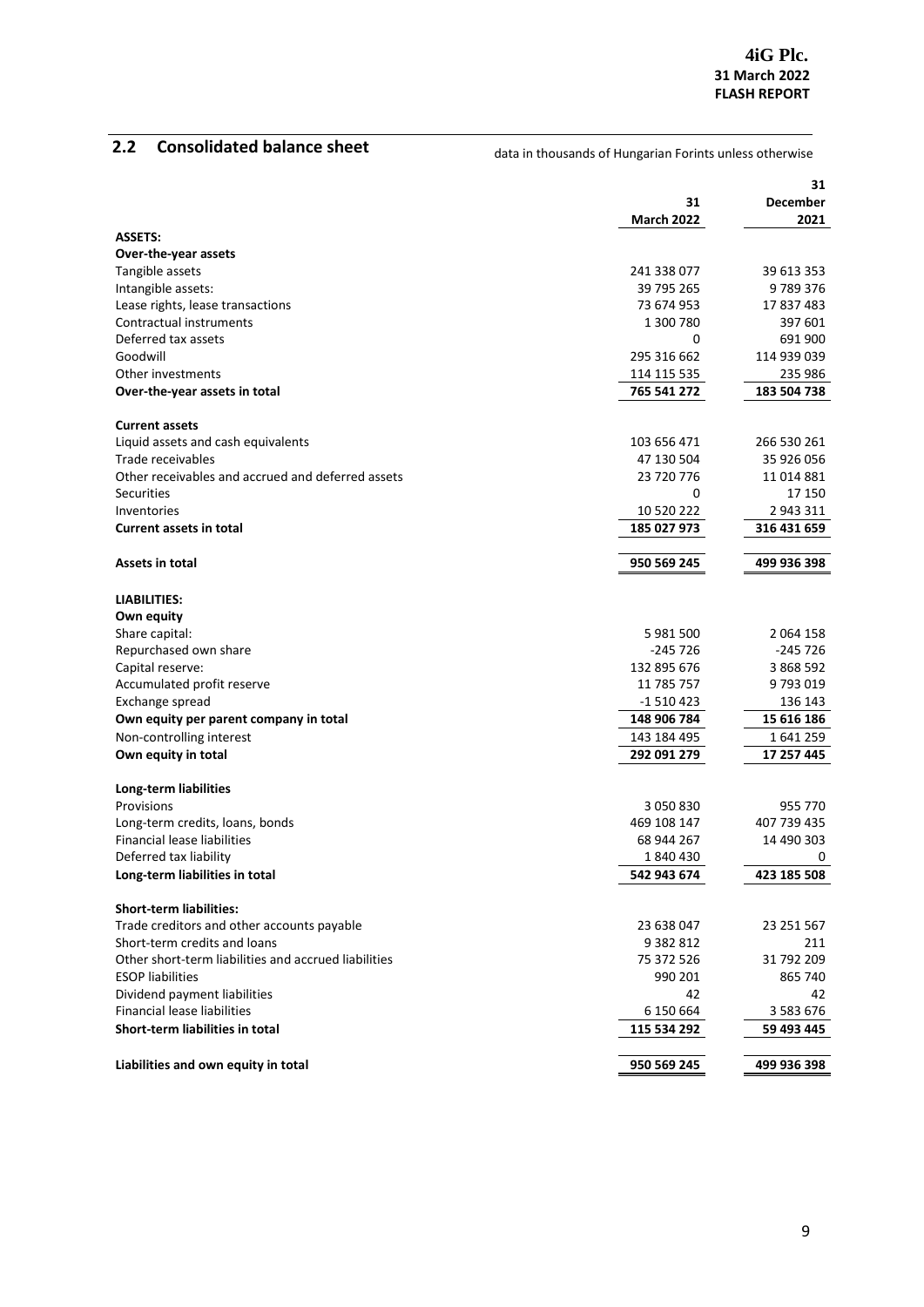data in thousands of Hungarian Forints unless otherwise

# **2.3 Statement on consolidated own equity change**

|                                |                          |            |                     |                               |                                   | indicated                         |             |                        |
|--------------------------------|--------------------------|------------|---------------------|-------------------------------|-----------------------------------|-----------------------------------|-------------|------------------------|
|                                | <b>Share</b><br>capital: | Own shares | Capital<br>reserve: | Accumulated<br>profit reserve | <b>Accrued</b><br>exchange spread | تعم رديموه بينا<br>parent company | interest    | wing and way<br>total: |
|                                |                          |            |                     |                               |                                   | in total                          |             |                        |
| Balance on 1 January 2021      | 1 880 000                | -322 930   | 816 750             | 4 928 921                     | 0                                 | 7 302 741                         | 376 085     | 7678826                |
| Purchase of own share          |                          | $-10000$   |                     |                               | 0                                 | $-10000$                          | $\Omega$    | $-10000$               |
| Profit after tax               | $\Omega$                 | 0          | 0                   | 595 672                       | 0                                 | 595 672                           | $-30146$    | 565 526                |
| Balance on 31 March 2021       | 1880000                  | -322 930   | 816 750             | 5 5 2 4 5 9 3                 | 0                                 | 7888413                           | 345 939     | 8 2 3 4 3 5 2          |
| Opening on 1 January 2022      | 2 0 6 4 1 5 8            | -245 726   | 3 868 592           | 9793019                       | 136 143                           | 15 616 186                        | 1641259     | 17 257 445             |
| Equity issue                   | 3 9 1 7 3 4 1            | 0          | 129 027 084         | 0                             | 0                                 | 132 944 425                       | 0           | 132 944 425            |
| Profit after tax               | 0                        | 0          | 0                   | 1992738                       | 0                                 | 1992738                           | 193 871     | 2 186 609              |
| NCI (non-controlling interest) | 0                        | 0          | 0                   | 0                             | 0                                 | 0                                 | 140 872 760 | 140 872 760            |
| Exchange spread                |                          | $\Omega$   |                     |                               | $-1646566$                        | $-1646566$                        | 476 606     | $-1169960$             |
| Balance on 31 March 2022       | 5981499                  | -245 726   | 132 895 676         | 11 785 757                    | $-1033817$                        | 148 906 784                       | 143 184 495 | 292 091 279            |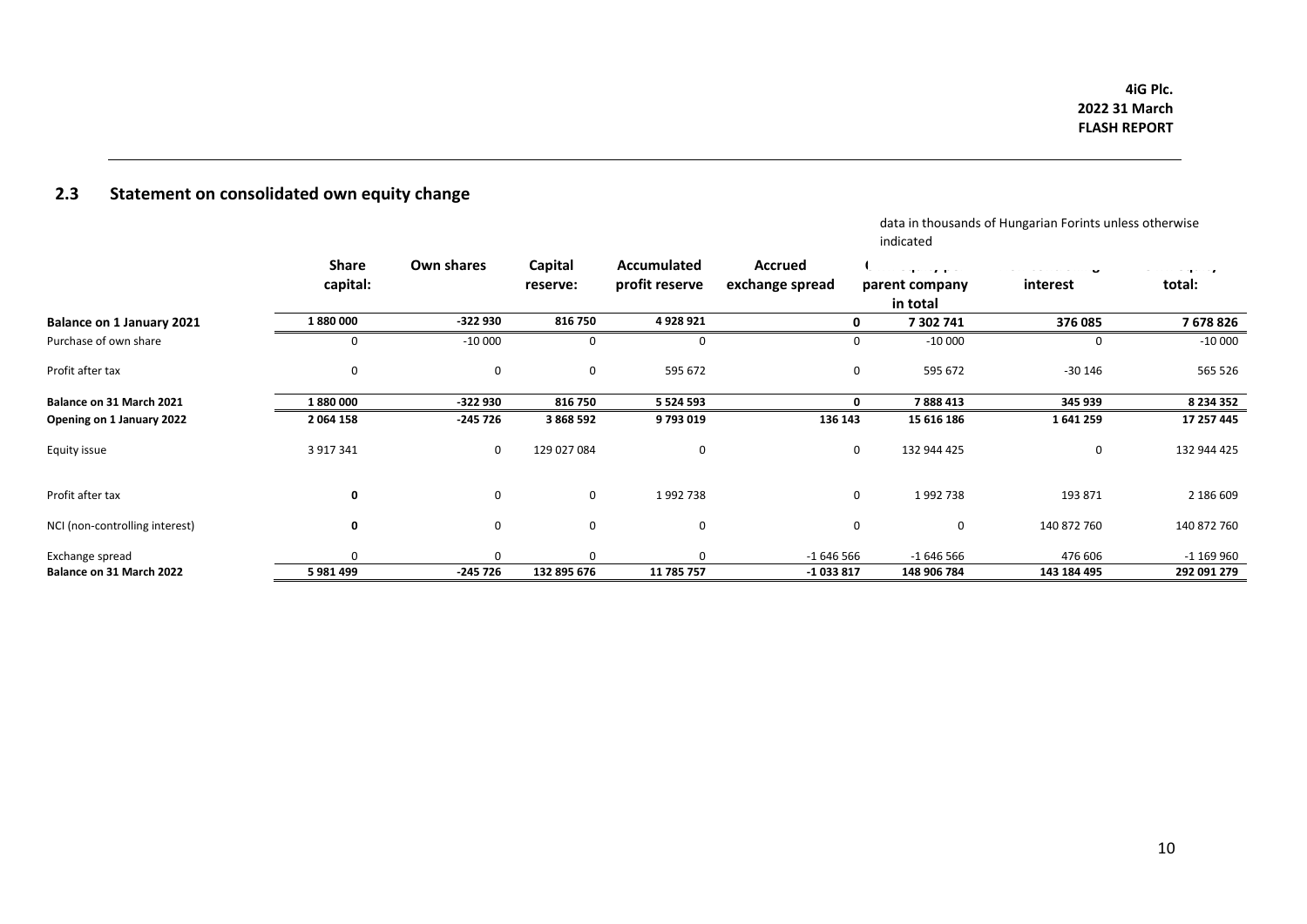# <span id="page-10-0"></span>**3. GENERAL INFORMATION ON THE ISSUER**

 $\overline{a}$ 

| Name of the company:                        | 4iG Nyilvánosan Működő Részvénytársaság <sup>4</sup> (formerly FreeSoft        |  |  |  |  |
|---------------------------------------------|--------------------------------------------------------------------------------|--|--|--|--|
|                                             | Plc. <sup>5</sup> , and Fríz 68 Szolgáltató és Kereskedelmi Rt. <sup>6</sup> ) |  |  |  |  |
| Legal status of the company:                | <b>Public Limited Company</b>                                                  |  |  |  |  |
|                                             | 1037 Budapest, Montevideo u. 8.)                                               |  |  |  |  |
| Place of business:                          | 1037 Budapest, Montevideo utca 2/C.                                            |  |  |  |  |
|                                             | 1037 Budapest, Montevideo utca 4.                                              |  |  |  |  |
|                                             | 1037 Budapest, Montevideo utca 6.                                              |  |  |  |  |
|                                             | 1107 Budapest, Somfa utca 10.                                                  |  |  |  |  |
| <b>Branch businesses:</b>                   | 8000 Székesfehérvár, Seregélyesi út 96.                                        |  |  |  |  |
|                                             | 6722 Szeged, Tisza Lajos krt. 41.                                              |  |  |  |  |
|                                             | 4025 Debrecen, Barna utca 23.                                                  |  |  |  |  |
| Company registration number:                | 01-10-044993                                                                   |  |  |  |  |
| Tax number:                                 | 12011069-2-44                                                                  |  |  |  |  |
| Statistical number:                         | 12011069-6201-114-01                                                           |  |  |  |  |
| Share capital:                              | 5 981 499 480,-HUF                                                             |  |  |  |  |
| Date of foundation:                         | 08 January 1995                                                                |  |  |  |  |
| Date of transformation:                     | 02 April 2004                                                                  |  |  |  |  |
| Date of being listed on the stock exchange: | 22 September 2004                                                              |  |  |  |  |

#### <span id="page-10-1"></span>**4. INFORMATION ON SHARES**

| Type of shares:               | registered equity share, dematerialized |
|-------------------------------|-----------------------------------------|
| Nominal value of the shares:  | 20,-HUF per quantity                    |
| Quantity of the shares:       | 299 074 974,- quantity                  |
| ISIN code of the shares:      | HU 0000167788                           |
| Series of the shares:         | ''A''                                   |
| Serial number of the shares:  | 0000001 - 299074974                     |
| Repurchased own shares:       | 857 078,- quantity                      |
| Held by 4iG ESOP Organization | 4 000 000,- quantity                    |

<sup>4</sup> 4iG Nyilvánosan Működő Részvénytársaság - in English: 4iG Public Limited Company

<sup>5</sup> FreeSoft Nyrt. - in English: FreeSoft Plc.

<sup>6</sup> Fríz 68 Szolgáltató és Kereskedelmi Rt. – in English: Fríz 68 Service Provider and Trading Company Limited by Shares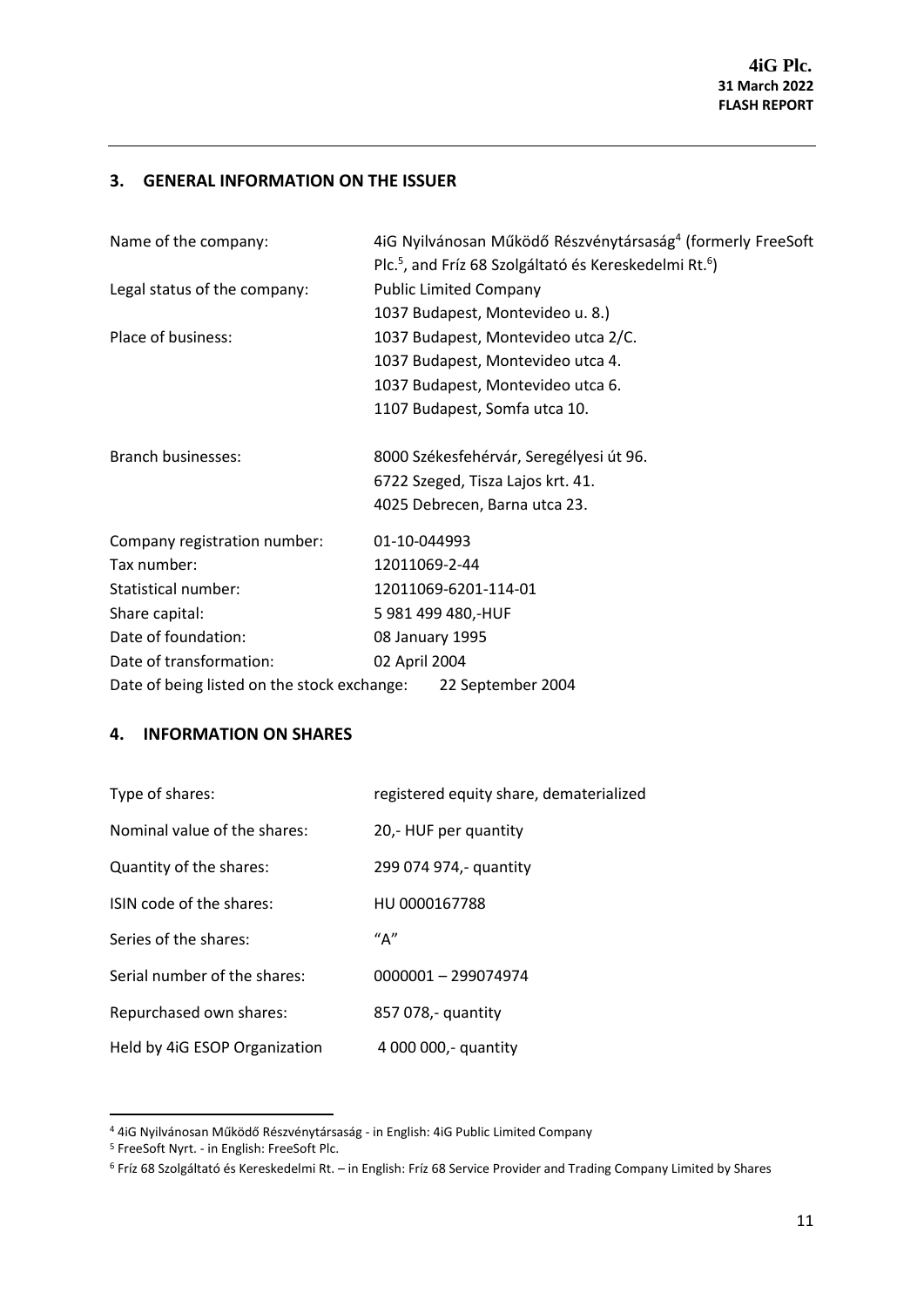# <span id="page-11-0"></span>**5. SHAREHOLDER STRUCTURE**

| <b>Main shareholders</b>                | 31<br><b>March 2022</b> | 31<br><b>March 2021</b> |
|-----------------------------------------|-------------------------|-------------------------|
| KZF Vagyonkezelő Kft. <sup>7</sup>      | 9.74%                   | 57.47%                  |
| iG COM Magántőkealap <sup>8</sup>       | 38.93%                  | n.d.                    |
| Manhattan Invest Kft. <sup>9</sup>      | 1.03%                   | 3.29%                   |
| MANHATTAN Magántőkealap <sup>10</sup>   | 0.58%                   | 1.03%                   |
| <b>Rheinmetall AG</b>                   | 25.12%                  | n.d.                    |
| Bartolomeu Investments Kft.             | 8.35%                   | n.d.                    |
| Calik Holding Anonim Sirketi            | 3.16%                   | n.d.                    |
| 4iG Corporate Group own<br>shareholding | 0.29%                   | 1.78%                   |
| 4iG ESOP Organization                   | 1.34%                   | n.d.                    |
| Free float                              | 11.47%                  | 36.43%                  |
| Total:                                  | 100.00%                 | 100.00%                 |

4iG Plc. owned 857 078,- quantity of own shares on 31 March 2022.

4iG ESOP Organization held 4 000 000,-quantity of 4iG shares on 31 March 2022.

# <span id="page-11-1"></span>**6. OFFICERS**

On 31 March 2022, 4iG Plc. executive officers were as follows.

#### **6.1 Company Management**

| <b>Board of Directors:</b> | Jászai Gellért Zoltán, Chairperson of the Board of Directors,<br><b>Chief Executive Officer</b> |
|----------------------------|-------------------------------------------------------------------------------------------------|
|                            | Tóth Béla Zsolt, member of the board of directors                                               |
|                            | Linczényi Aladin Ádám, member of the board of directors                                         |
|                            | Blénessy László, member of the board of directors                                               |
|                            | Fekete Péter Krisztián, member of the board of directors                                        |
|                            | Pedro Vargas Santos David, member of the board of directors                                     |
| <b>Supervisory Board:</b>  | Dr. Fellegi Tamás László, chairperson of the Supervisory Board                                  |
|                            | Jobbágy Dénes, member                                                                           |
|                            | Tóthné Dr Rózsa Ildikó, member                                                                  |
|                            | Helmut Paul Merch, member                                                                       |

 $7$  KZF Vagyonkezelő Kft. - in English: KZF Asset Management Private Limited Liability Company

<sup>8</sup> iG COM Magántőkealap – in English: iG COM Private Equity Fund

<sup>9</sup> Manhattan Invest Kft. – in English: Manhattan Invest Ltd.

<sup>&</sup>lt;sup>10</sup> MANHATTAN Magántőkealap - in English: MANHATTAN Private Equity Fund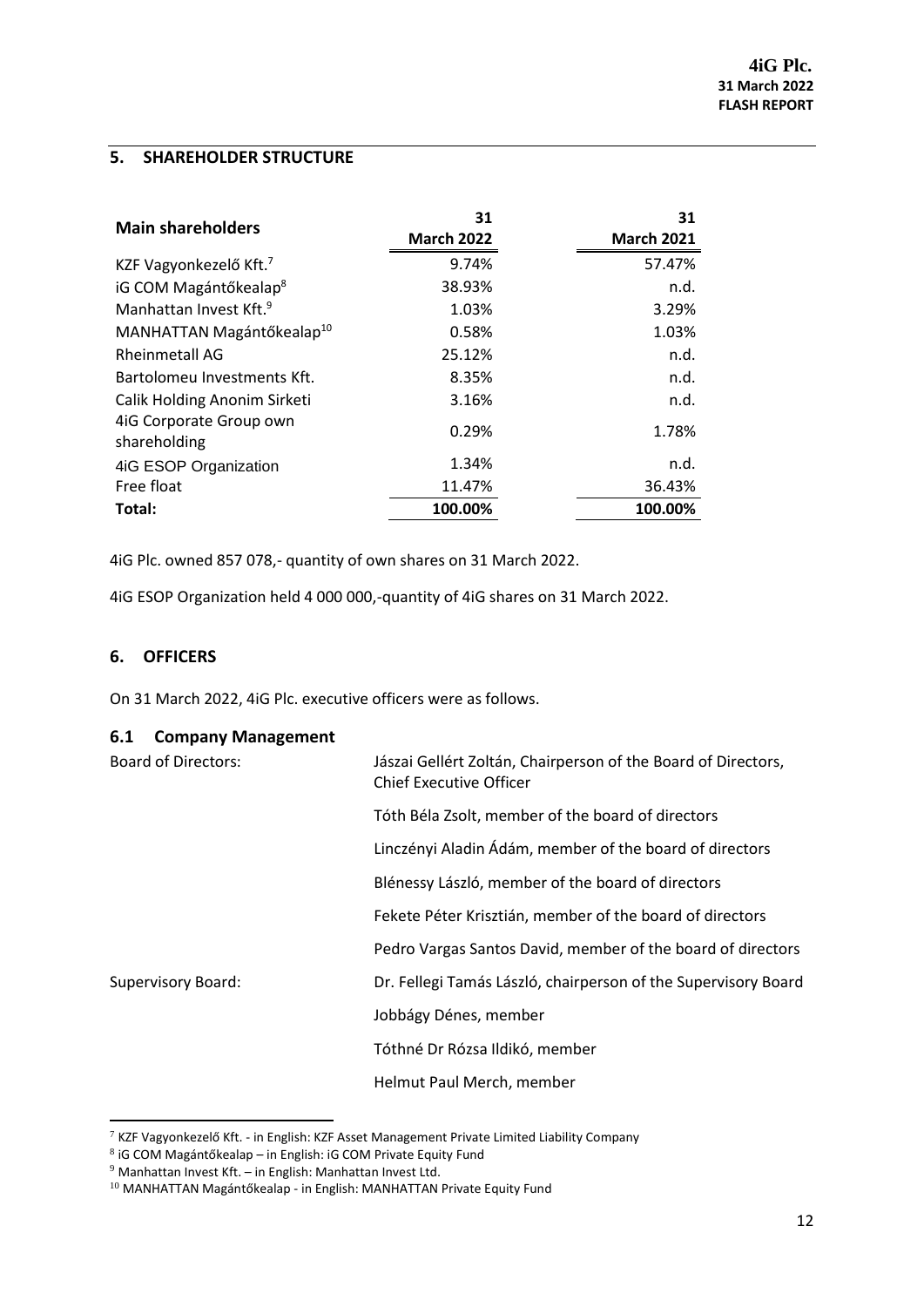Audit Committee: Dr. Fellegi Tamás László, chairperson of the Supervisory Board Jobbágy Dénes, member Tóthné Dr Rózsa Ildikó, member

Remuneration of the officers

With regard to the remuneration of the members of the Board of Directors, the Supervisory Board and the Audit Committee of the Company in therein said period is as follows.

Pursuant to General Meeting Resolution No. 15/2022. (IV.29.), the General Meeting made the decision that the members of the Board of Directors are entitled to receive honoraria of 600 000,-HUF per month per person, while the chairperson of the Board of Directors is eligible for 750 000,-HUF per month.

Pursuant to General Meeting Resolution No. 14/2022. In line with General Meeting resolution No. 14/2022 (IV.29.), the General Meeting made the decision that the members of the Supervisory Board are entitled to receive honoraria of 450 000,-HUF per month per person, while the chairperson of the Supervisory Board is eligible for 600 000,-HUF per month.

The members of the audit committee are not entitled to receive any renumeration for their work performed in the audit committee.

| Name:          | <b>Position</b>          | <b>Direct</b><br>capital<br>shareholding<br>(quantity) | Indirect capita<br>shareholding<br>(quantity) | Direct and<br>indirect<br>(quantity) | Capital<br>shareholding<br>rate $(\%)$ |  |
|----------------|--------------------------|--------------------------------------------------------|-----------------------------------------------|--------------------------------------|----------------------------------------|--|
| Jászai Gellért | president and Ch         | 0                                                      | 150 370 115                                   | 150 370 115                          | 56.87%                                 |  |
| Zoltán         | <b>Executive Officer</b> |                                                        |                                               |                                      |                                        |  |
| Pedro Vargas   | member of the            |                                                        |                                               |                                      |                                        |  |
| Santos David   | of<br>board              | $\mathbf{0}$                                           | 22 147 462                                    | 22 147 462                           | 7.41%                                  |  |
|                | directors                |                                                        |                                               |                                      |                                        |  |
| Tóth Béla      | member of the            |                                                        |                                               |                                      |                                        |  |
| Zsolt          | board of                 | 1 052 200                                              | 0                                             | 1 052 200                            | 0.35%                                  |  |
|                | directors                |                                                        |                                               |                                      |                                        |  |
| Blénessy       | member of the            | 590 765                                                | $\mathbf{0}$                                  | 590 765                              | 0.20%                                  |  |
| László         | board of                 |                                                        |                                               |                                      |                                        |  |
|                | directors                |                                                        |                                               |                                      |                                        |  |

# **6.2 4iG shareholding of the executive officers**

# <span id="page-12-0"></span>**7. PERSONS ENTITLED TO SIGN THIS REPORT**

The chairperson of the board of directors is entitled to sign the herein report individually, or any two members of the board of directors shall jointly practice signing at the Company.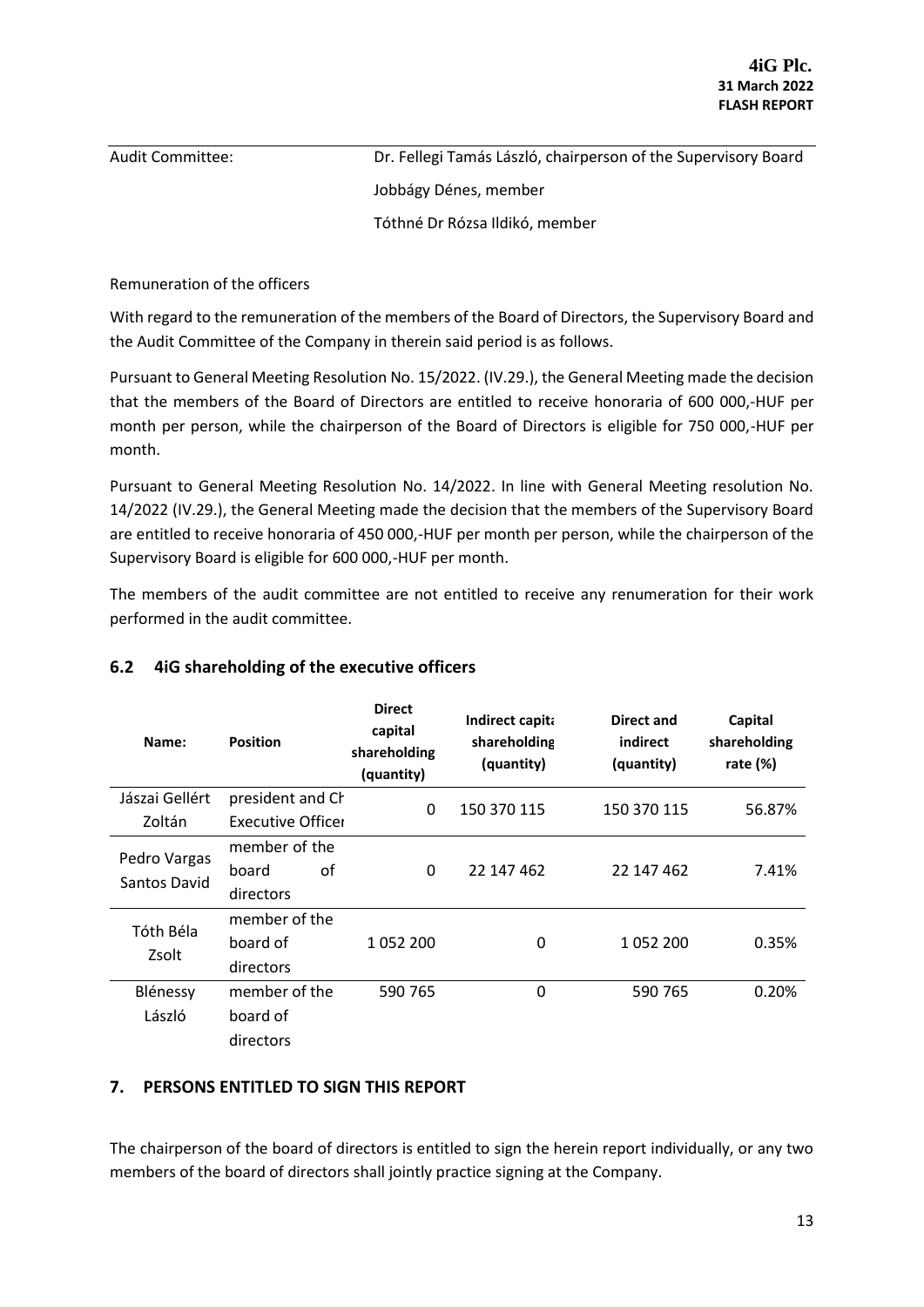# <span id="page-13-0"></span>**8. Companies included in the consolidation**

| οf<br>the<br><b>Name</b>                                                                                | <b>Registered office</b>                                           | <b>Capital</b><br>shareholding |      | <b>Notes</b>                   |
|---------------------------------------------------------------------------------------------------------|--------------------------------------------------------------------|--------------------------------|------|--------------------------------|
| company                                                                                                 |                                                                    | 2022                           | 2021 |                                |
| 4iG Montenegro DOO                                                                                      | Seika Zaida 2, Podgorica                                           | 100%                           | 100% | Incorporated: 11 October 2021  |
| Albania<br>Private<br>4iG<br>Limited<br>Liability<br>Company                                            | 1037 Budapest, Montevideo u. 8.                                    | 100%                           | n.d. | Incorporated: 23 February 2022 |
| ACE Network Plc.                                                                                        | 1124 Budapest, Lejtő út 17/A. III. em.                             | 70%                            | n.d. | Acquired: 13 April 2021        |
| Albania Telecom Invest<br>AD                                                                            | 2016 Premium Print Ruga Papa Gjon<br>Pali i II.                    | 100%                           | n.d. | Acquired: 21 March 2022        |
| ALBtelecom Sh.a.                                                                                        | Rruga Muhedin Llagami, kompleksi<br>Square 21 1000, TIRANE Albania | 80.27%                         | n.d. | Acquired: 04 March 2022        |
| "ANTENNA HUNGÁRIA<br>Ltd."                                                                              | 1119 Budapest, Petzval József u. 31-<br>33.                        | 76.78%                         | n.d. | Contribution: 22 March 2022    |
| Antenna Hungária<br>Innovációs<br>Kft. <sup>11</sup> Innovation<br>Private Limited Liability<br>Company | 1119 Budapest, Petzval József u. 31-<br>33.                        | 100%                           | n.d. | through Antenna Hungária       |
| CarpathiaSat Ltd.                                                                                       | 1037 Budapest, Montevideo u. 8.                                    | 51%                            | 51%  | Incorporated: 17 August 2020   |
| <b>DIGI</b><br>Távközlési<br>és<br>Szolgáltató Kft. <sup>12</sup>                                       | 1134 Budapest, Váci út 35.                                         | 100%                           | n.d. | Acquired: 03 January 2022      |
| <b>DIGI</b><br>Infrastruktúra<br>Kft. <sup>13</sup>                                                     | 1134 Budapest, Váci út 35.                                         | 100%                           | n.d. | Acquired: 03 January 2022      |
| Átállásért"<br>"Digitális<br>Nonprofit Kft.                                                             | 1119 Budapest, Petzvál József utca<br>$31 - 33.$                   | 100%                           | n.d. | through Antenna Hungária       |
| DTSM Ltd.                                                                                               | 1037 Budapest, Montevideo u. 8.                                    | 100%                           | 100% | Acquired: 07 December 2020     |
| Humansoft Szerviz Ltd.                                                                                  | 1037 Budapest, Montevideo u. 8.                                    | 100%                           | 100% | Incorporated: 17 April 2019    |
| Hungaro DigiTel Ltd.                                                                                    | 2310 Szigetszentmiklós / Lakihegy,<br>Komp u. 2.                   | 75%                            | 75%  | through PTI Ltd.               |
| INNObyte Plc.                                                                                           | 1115 Budapest, Bartók Béla út 105-<br>113.6. em.                   | 70%                            | 70%  | Acquired: 14 October 2020      |
| INNOWARE Ltd.                                                                                           | 1113 Budapest, Karolina út 65.                                     | 70%                            | 70%  | through INNObyte               |
| Invitech ICT Services<br>Ltd.                                                                           | 2040 Budaörs, Edison utca 4.                                       | 100%                           | 100% | Acquired:<br>30 September 2021 |
| InviTechnocom Ltd.                                                                                      | 2040 Budaörs, Edison utca 4.                                       | 100%                           | 100% | through Invitech               |

 $^{11}$  Antenna Hungária Innovációs Kft. – in English: Antenna Hungária Innovation Ltd.

 $12$  DIGI Távközlési és Szolgáltató Kft. - in English: DIGI Telecommunications and Service Ltd.

<sup>&</sup>lt;sup>13</sup> DIGI Infrastruktúra Kft. - in English: DIGI Infrastructure Private Limited Liability Company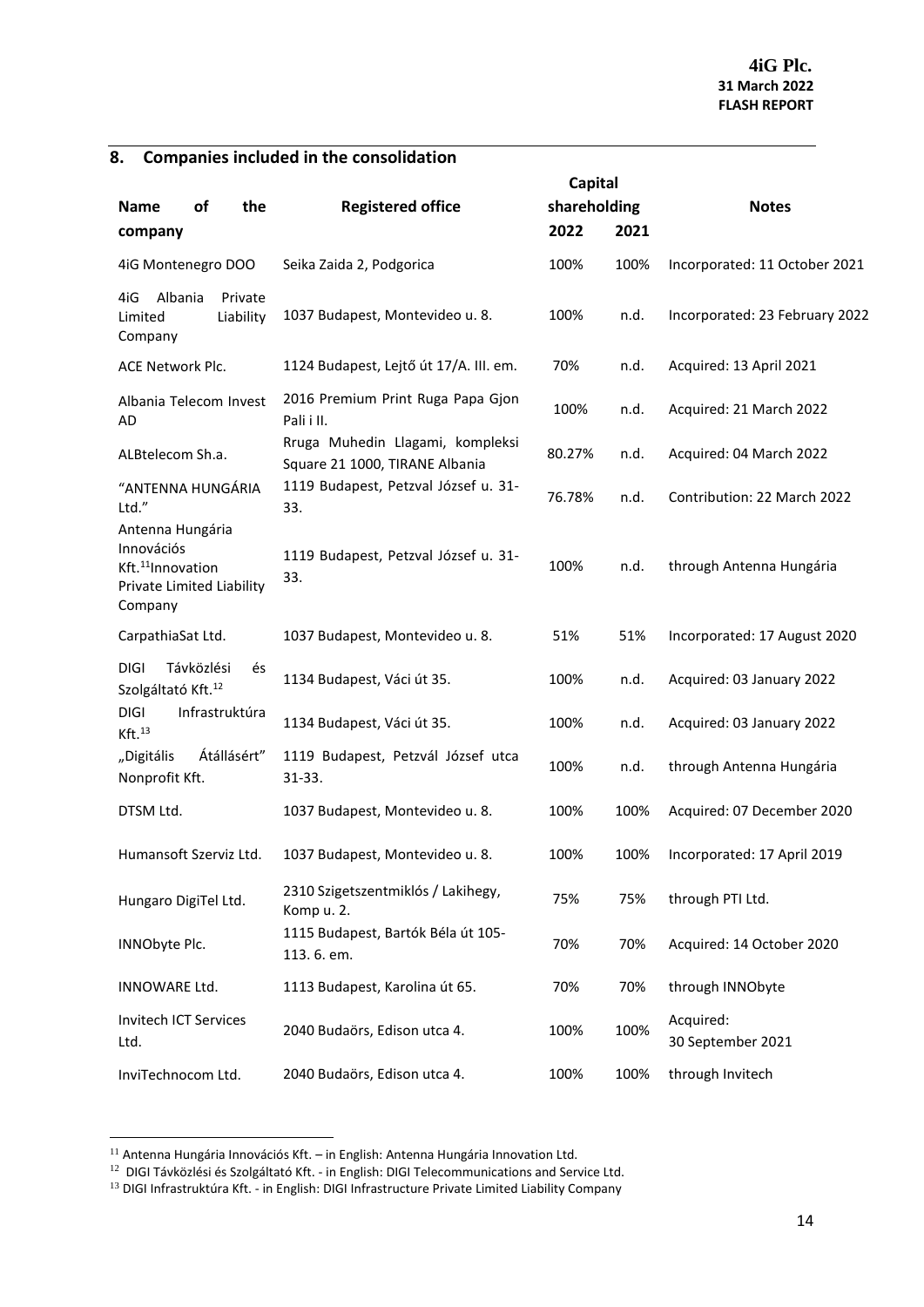|                                                           |            |     |                                                                        | Capital      |      |                                                                |  |
|-----------------------------------------------------------|------------|-----|------------------------------------------------------------------------|--------------|------|----------------------------------------------------------------|--|
| <b>Name</b>                                               | of         | the | <b>Registered office:</b>                                              | shareholding |      | <b>Notes</b>                                                   |  |
| company                                                   |            |     |                                                                        | 2022         | 2021 |                                                                |  |
| <b>INVITEL PIC.</b>                                       |            |     | 1134 Budapest, Váci út 37.                                             | 99.99%       | n.d. | <b>DIGI</b><br>Távközlési<br>through<br>és<br>Szolgáltató Kft. |  |
| <b>INVI-16</b><br>Kft. <sup>14</sup>                      | Távközlési |     | 1134 Budapest, Váci út 35.                                             | 100%         | n.d. | through INVITEL                                                |  |
| i-TV Zrt.                                                 |            |     | 1152 Budapest, Szentmihályi út 167-<br>169. Nyugati sz. ép. 4. em 4-6. | 100%         | n.d. | through INVITEL                                                |  |
| ONE Crna Gora DOO                                         |            |     | Square of the Republic, Podgorica<br>81000, Montenegro                 | 100%         | 100% | Acquired: 07 December 2021<br>through 4iG Montenegro           |  |
| <b>ONE</b><br>Telecommunications<br>sh.a.                 |            |     | "Vangjel<br>Noti"<br>Lapraka,<br>Tirane,<br>Albania                    | 99.899%      | n.d. | Acquired:<br>21<br>March<br>2022<br>Albania Telecom Invest AD  |  |
| Poli Computer PC Ltd.                                     |            |     | 1037 Budapest, Montevideo u. 8.)                                       | 100%         | 100% | Acquired: 01 June 2021                                         |  |
| Portuguese<br>Telecommunication<br>Investments Kft. (PTI) |            |     | 1085 Budapest, Kálvin tér 12.                                          | 100%         | n.d. | Contributed by capital increase:<br>12 May 2021                |  |
| Veritas Consulting Ltd.                                   |            |     | 1037 Budapest, Montevideo u. 8.)                                       | 100%         | 100% | Acquired:<br>10 September 2019                                 |  |

4iG Plc. consolidated the companies presented above as of 31 March 2022, which includes acquisitions made during the period under review. The companies acquired during the year are considered consolidated companies under International Financial Reporting Standards from the date of acquisition of control and are therefore already included in the Corporate Group's financial statements as of 31 March 2022, with balances and transactions, income and expenses between them being eliminated.

In the period under review, the following companies were added to the scope of consolidation:

<sup>&</sup>lt;sup>14</sup> INVI-16 Távközlési Kft. - in English: INVI-16 Telecommunications Private Limited Liability Company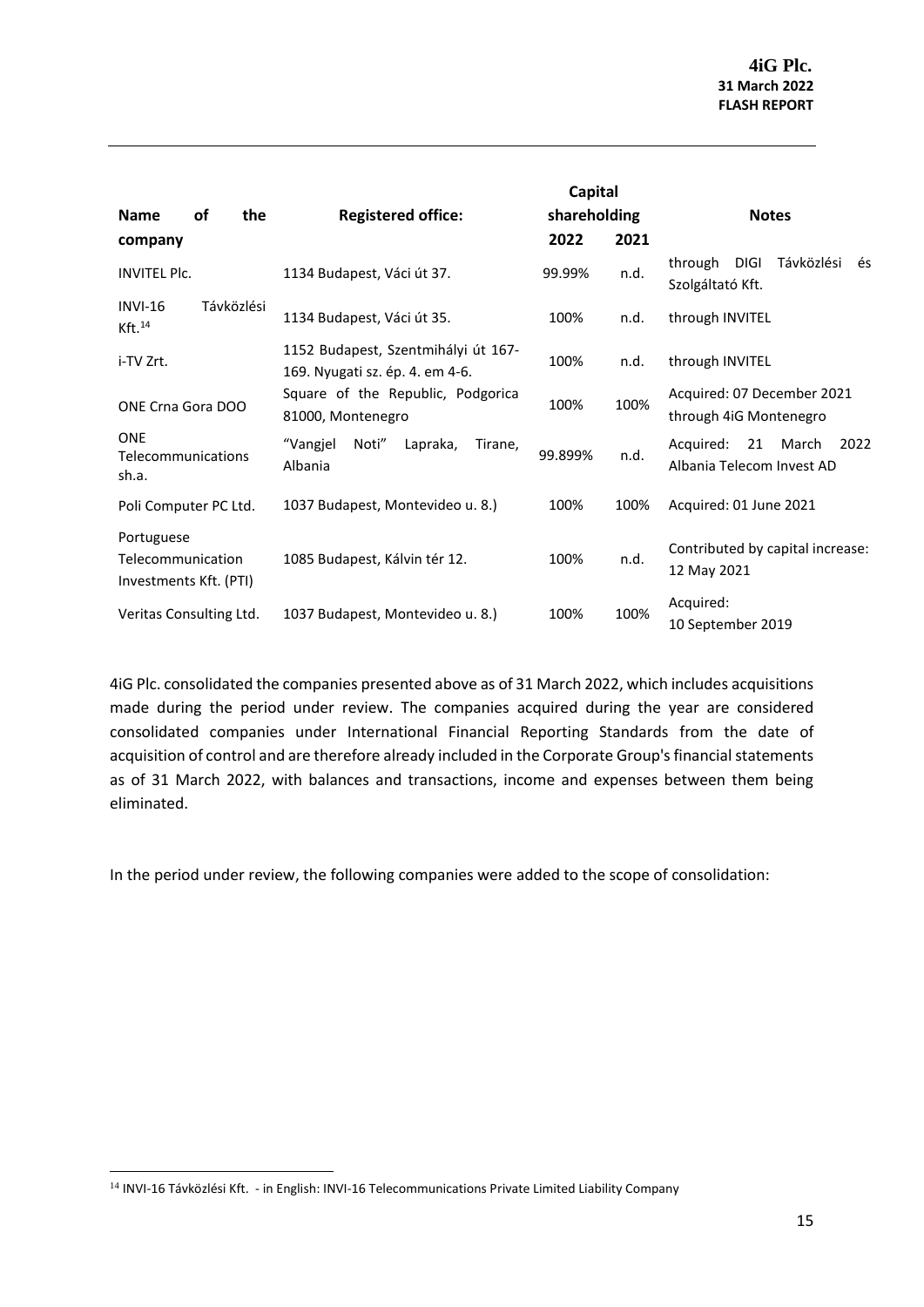| Name of the company                    | Capital      | <b>Acquisition</b> | Acquisitions effect on the                                                      |
|----------------------------------------|--------------|--------------------|---------------------------------------------------------------------------------|
|                                        | shareholding | date               | consolidated financial statements                                               |
|                                        |              |                    | of the Corporate Group in the                                                   |
|                                        |              |                    | period under review                                                             |
| DIGI Távközlési és Szolgáltató<br>Kft. | 100%         | 03 January 2022    | The balance sheet data of the company<br>three<br>months<br>consolidated<br>and |
|                                        |              |                    | statement of comprehensive income                                               |
|                                        |              |                    | are included in the consolidated                                                |
|                                        |              |                    | financial statements.                                                           |
| DIGI Infrastruktúra Kft.               | 100%         | 03 January 2022    | The balance sheet data of the company                                           |
|                                        |              |                    | consolidated<br>months<br>three<br>and                                          |
|                                        |              |                    | statement of comprehensive income                                               |
|                                        |              |                    | are included in the consolidated                                                |
|                                        |              |                    | financial statements.                                                           |
| <b>INVITEL Zrt.</b>                    | 100%         | 03 January 2022    | The balance sheet data of the company                                           |
|                                        |              |                    | consolidated<br>months<br>three<br>and                                          |
|                                        |              |                    | statement of comprehensive income                                               |
|                                        |              |                    | are included in the consolidated                                                |
|                                        |              |                    | financial statements.                                                           |
| INVI-16 Távközlési Kft.                | 100%         | 03 January 2022    | The balance sheet data of the company                                           |
|                                        |              |                    | months<br>consolidated<br>and<br>three                                          |
|                                        |              |                    | statement of comprehensive income<br>are included in the consolidated           |
|                                        |              |                    | financial statements.                                                           |
| i-TV Zrt.                              | 100%         | 03 January 2022    | The balance sheet data of the company                                           |
|                                        |              |                    | months<br>consolidated<br>and<br>three                                          |
|                                        |              |                    | statement of comprehensive income                                               |
|                                        |              |                    | are included in the consolidated                                                |
|                                        |              |                    | financial statements.                                                           |
| ALBtelecom Sh.a.                       | 80.27%       | 4 March 2022       | The balance sheet data of the company                                           |
|                                        |              |                    | month's<br>consolidated<br>and<br>one                                           |
|                                        |              |                    | statement of comprehensive income                                               |
|                                        |              |                    | are included in the consolidated                                                |
|                                        |              |                    | financial statements.                                                           |
| Albania Telecom Invest AD              | 100%         | 21 March 2022      | The balance sheet data of the company                                           |
|                                        |              |                    | included in the consolidated<br>are                                             |
|                                        |              |                    | financial statements.                                                           |
| Telecommunications<br><b>ONE</b>       | 99.899%      | 21 March 2022      | The balance sheet data of the company                                           |
| sh.a.                                  |              |                    | included in the consolidated<br>are<br>financial statements.                    |
| "ANTENNA HUNGÁRIA" Plc.*               | 76.78%       | 22 March 2022      | The balance sheet data of the company                                           |
|                                        |              |                    | included in the consolidated<br>are                                             |
|                                        |              |                    | financial statements.                                                           |
| Antenna Hungária Innovation            | 100%         | 22 March 2022      | The balance sheet data of the company                                           |
| Ltd.                                   |              |                    | are included in the consolidated                                                |
|                                        |              |                    | financial statements.                                                           |
| Átállásért"<br>"Digitális              | 100%         | 22 March 2022      | The balance sheet data of the company                                           |
| Nonprofit Ltd.*                        |              |                    | are included in the consolidated                                                |
|                                        |              |                    | financial statements.                                                           |

\* In the flash report, the Corporate Group interprets the acquisition in "ANTENNA HUNGÁRIA" Plc. as a single transaction, and therefore presents the financial statements on the record date as if the Company was the owner of the 76.78% share package of "ANTENNA HUNGÁRIA" Plc.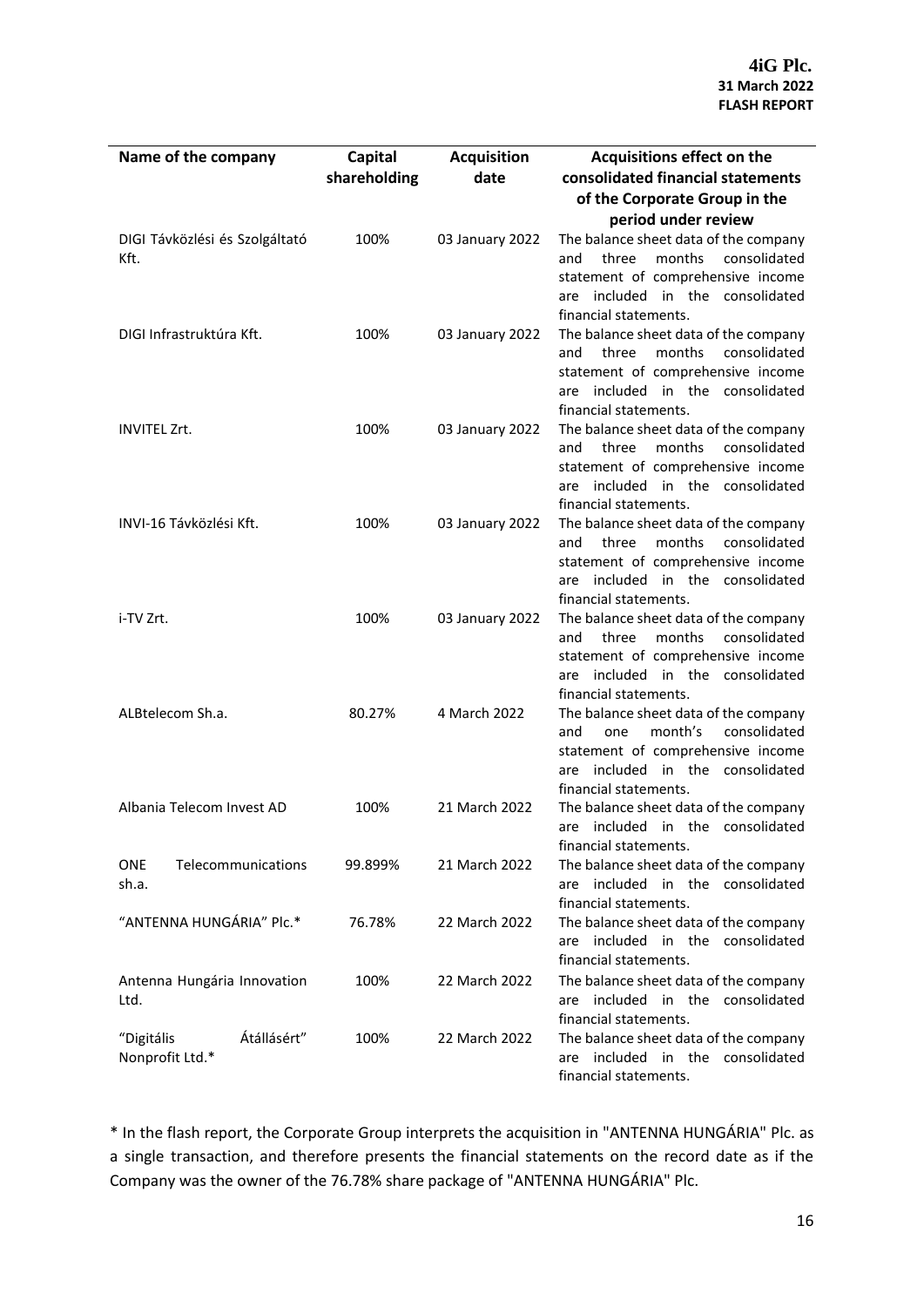In accordance with IFRS 3 Business Combinations standards, the Corporate Group will determine the fair value of the assets and liabilities identified in the acquisition no later than one year from the acquisition date and will present them highlighted in the 2022 financial statement.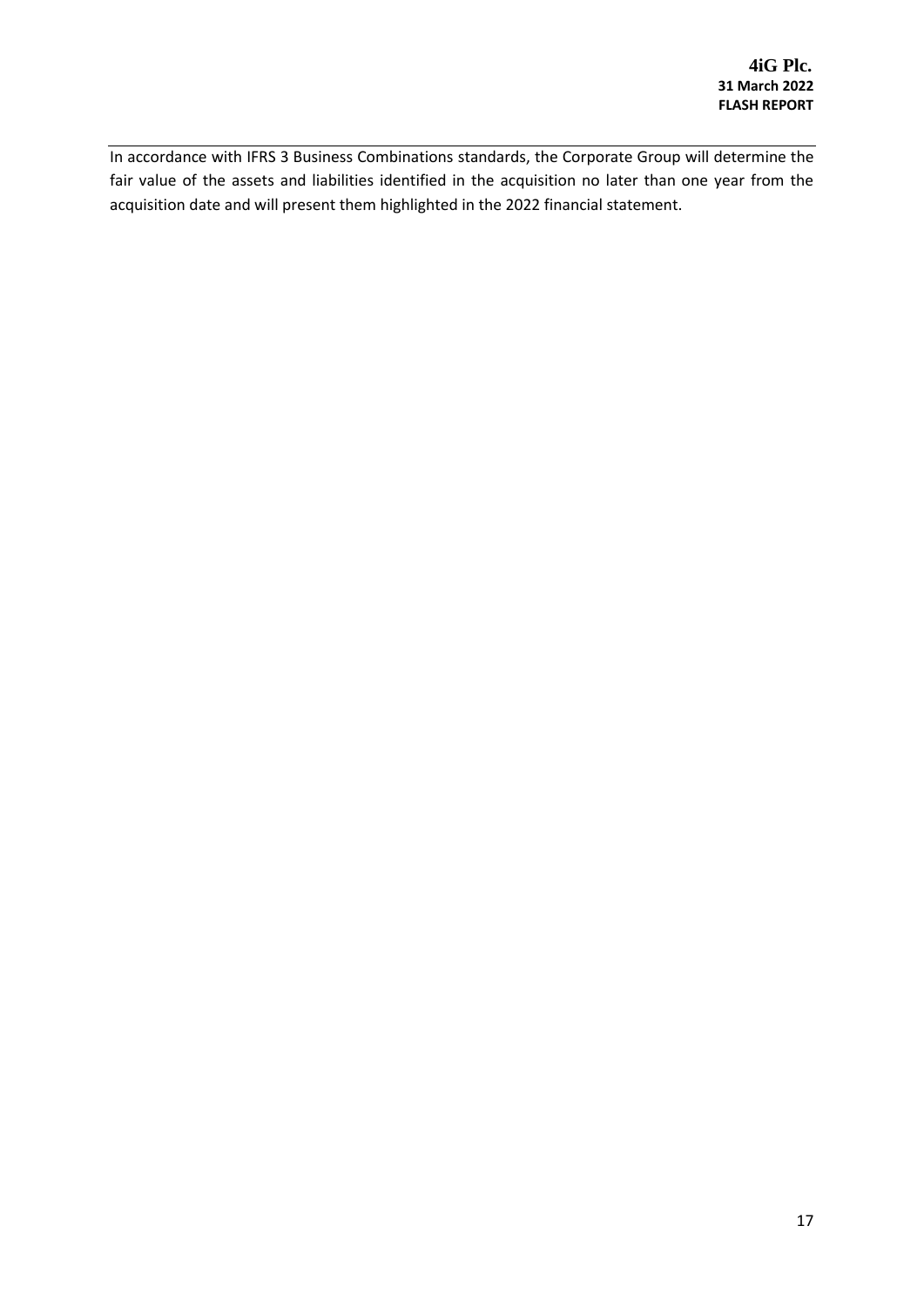# <span id="page-17-0"></span>**9. MAJOR EVENTS OF THE PERIOD (IN CHRONOLOGICAL ORDER)**

# **9.1 Acquisition of 100% shareholding of DIGI Távközlési és Szolgáltató Kft. and its subsidiaries (03 January 2022)**

4iG Plc. acquired the business share of DIGI Távközlési Szolgáltató Kft. (hereinafter referred to as: "DIGI") and its subsidiaries, that is Invitel Zrt. (in English: Invitel Plc.), I TV Zrt.<sup>15</sup> and DIGI Infrastruktúra Kft. constituting 100% of its subscribed capital.

#### **9.2 Board of Directors' decision on share capital increase (25 January 2022)**

On 24 January 2022, by its Board of Directors Resolution No. 6/2022 (I.24.), in view of the General Meeting Resolution No. 21/2021 (IX.30.) adopted on 30 September 2021, the Board of Directors of 4iG decided to increase its share capital by 77 999 999 700,-HUF, i.e. Seventy-Seven-Billion-Nine-Hundred-Ninety-Nine-Million-Nine-Nundred-Ninety-Nine-Thousand-Seven-Hundred Hungarian Forints, made available to 4iG by iG COM Magántőkealap (registered office: 1037 Budapest, Montevideo utca 8.; registration number: 6122-162; registration authority: Magyar Nemzeti Bank<sup>16</sup>; administrator: iKON Befektetési Alapkezelő Zártkörűen Működő Részvénytársaság<sup>17</sup> /registered office: 1037 Budapest, Montevideo utca 8.; company registration number: 01-10-140332/) by way of a cash contribution, by placing new shares in a private placement.

Within the framework of the share capital increase, which is implemented by the issue of 116 417 910,quantity, i.e. One-Hundred-and-Sixteen-Million-Four-Hundred-and-Seventeen-Thousand-Nine-Hundred-and-Ten shares of 4iG with a nominal value of 20,-HUF, i.e. Twenty Hungarian Forints, and an issue value of 670,-HUF, i.e. Six-Hundred-and-Seventy Hungarian Forints (the "New Shares"), the share capital (issued capital) of 4iG is increased by 2 328 358 200,-HUF, i.e. Two-Billion-Three-Hundred-and-Twenty-Eight-Million-Three-Hundred-and-Fifty-Eight-Thousand-Two-Hundred Hungarian Forints, with the excess of the cash contribution over the amount of the share capital increase, 75 671 641 500,-HUF, i.e. Seventy-Five-Billion-Six-Hundred-and-Seventy-One-Million-Six-Hundred-and-Forty-One-Thousand-Five-Hundred Hungarian Forints, transferred to the capital reserve of 4iG.

In the context of the capital increase, iG COM Magántőkealap has undertaken the obligation not to sell the 4iG shares it acquires in the course of the capital increase for a period of one (1) year from the date of the resolution on the capital increase (the "Lock-Up Period").

**9.3 Contract signing for the acquisition of a 25.12% shareholding in 4iG Plc. (25 January 2022)** Following the successful due diligence of 4iG Plc., Jászai Gellért Zoltán's investment company, KZF Vagyonkezelő Kft., 4iG Plc. and Rheinmetall AG have concluded a tripartite agreement on the acquisition of a 25.12 percent shareholding in 4iG by Rheinmetall AG through a share purchase and capital increase. The move will make Rheinmetall the largest international investor in the information

 $15$  I TV Zrt.<sup>15</sup> - in English: I TV Plc.

<sup>16</sup> Magyar Nemzeti Bank - in English: Hungarian National Bank

<sup>&</sup>lt;sup>17</sup> iKON Befektetési Alapkezelő Zártkörűen Működő Részvénytársaság - in English: iKON Investment Fund Management Private Limited Company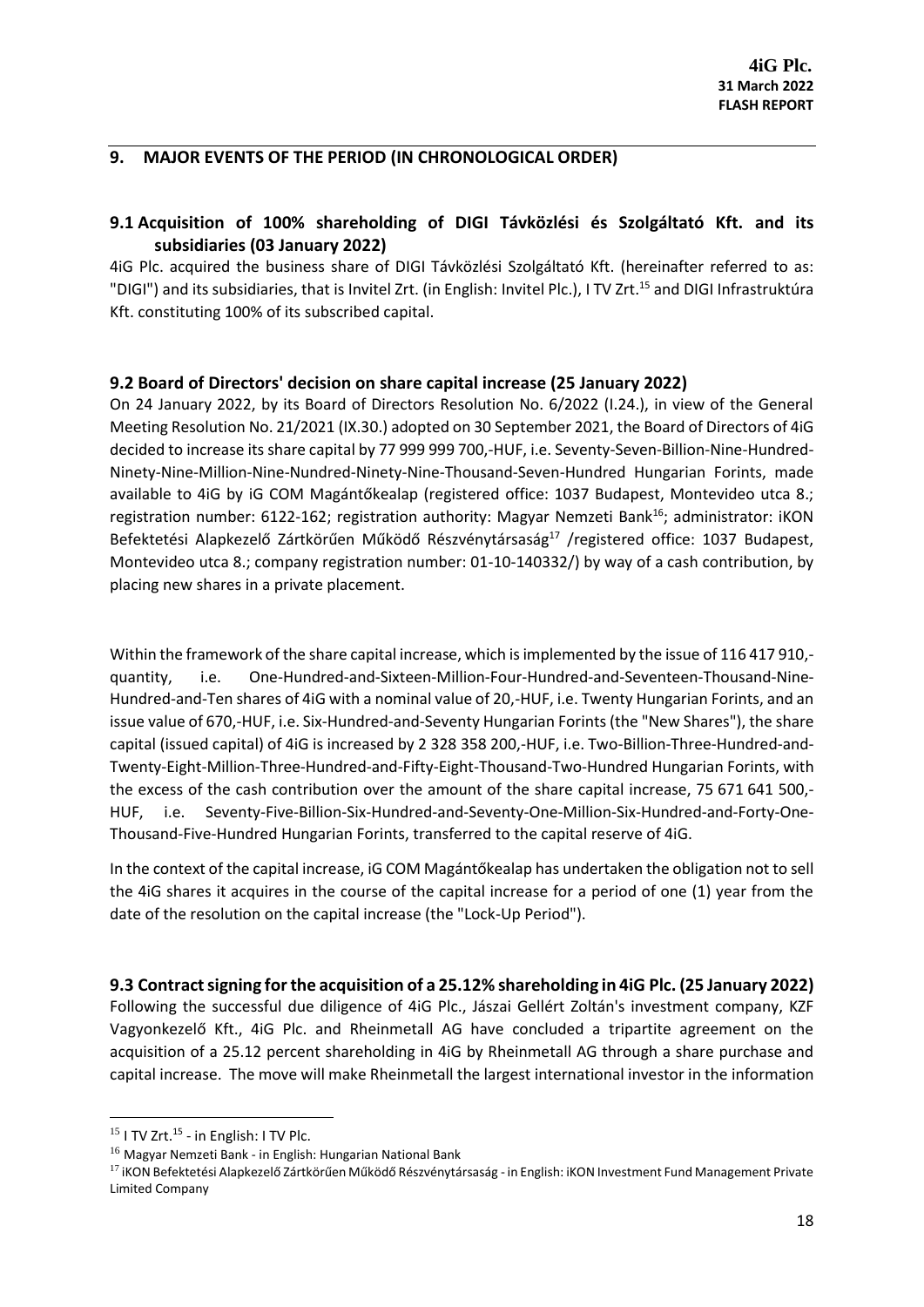and communication technologies corporate group. The closing of the multi-stage transaction is conditional on the approval by the General Meeting of 4iG of the new articles of association and the new supervisory board member of 4iG and the consent of the Ministry of the Interior to the acquisition of Rheinmetall AG under the law on the control of foreign investments that are detrimental to Hungary's security interests.

According to the agreements, Rheinmetall AG will purchase 4iG shares from KZF Vagyonkezelő Kft. in an over-the-counter (OTC) transaction. Rheinmetall AG will also participate in a multi-stage capital increase worth a total of 125 billion HUF, in which, as announced in November last year, iG COM Magántőkealap and a fund managed by Alpac Capital will participate alongside Rheinmetall AG. The capital increase by share premium will be carried out by placing 4iG shares with an issue value of 670,- HUF. Main steps of the transaction series are:

- iG COM Magántőkealap will carry out a capital increase of 78 billion HUF in 4iG, with a lock-up period of 1 year for the share package to be acquired through the capital increase;
- 4iG convenes a General Meeting to have the new articles of association of 4iG and the new supervisory board member nominated by Rheinmetall AG approved by the shareholders of 4iG;
- Following a positive decision by the General Meeting, Rheinmetall AG purchases 24.9 million shares in an over-the-counter (OTC) transaction from the investment company of Jászai Gellért Zoltán, KZF Vagyonkezelő Kft., and raises capital in 4iG to the amount of 33.65 billion HUF, with a 24-month lock-up period for the share package acquired through the share purchase and capital increase;
- The fund managed by Alpac Capital will increase the capital of 4iG by 13.24 billion HUF.

As a result of the share package sale and the capital increase, the indirect ownership of Jászai Gellért Zoltán in 4iG is expected to decrease from 56.85 percent to 50.22 percent, so his influence over 4iG will not change significantly. Rheinmetall AG's stake in 4iG will amount to 25.12 percent.

# **9.4 Signing of a non-binding Term Sheet Termination Agreement for the acquisition of 70% of TeleGroup Limited and 70% of TeleGroup Banja Luka (28 January 2022)**

4iG Plc. and Milomir Gligorijević (collectively the "Parties") have signed a joint termination agreement (hereinafter referred to as: the "Termination Agreement") on the joint termination of a non-binding agreement (the "Term Sheet") dated on 20 September 2021 relating to the acquisition of 70% of the shares of TeleGroup Limited and TeleGroup Banja Luka ("TeleGroup"), including its subsidiaries.)

#### **9.5 Publication of the Articles of Association (02 February 2022)**

4iG Plc. published its new Articles of Association.

#### **9.6 Share capital increase registered by the Company Registry Court (02 February 2022)**

With regard to the decision of the Board of Directors concerning the share capital increase published on 25 January 2022, the Company Registry Court, by its order No. Cg.01-10-044993/302, approved the registration of the changes in connection with the increase of the share capital of 4iG by the issue of new shares, and the share subscription and listing processes on the stock exchange will therefore commence.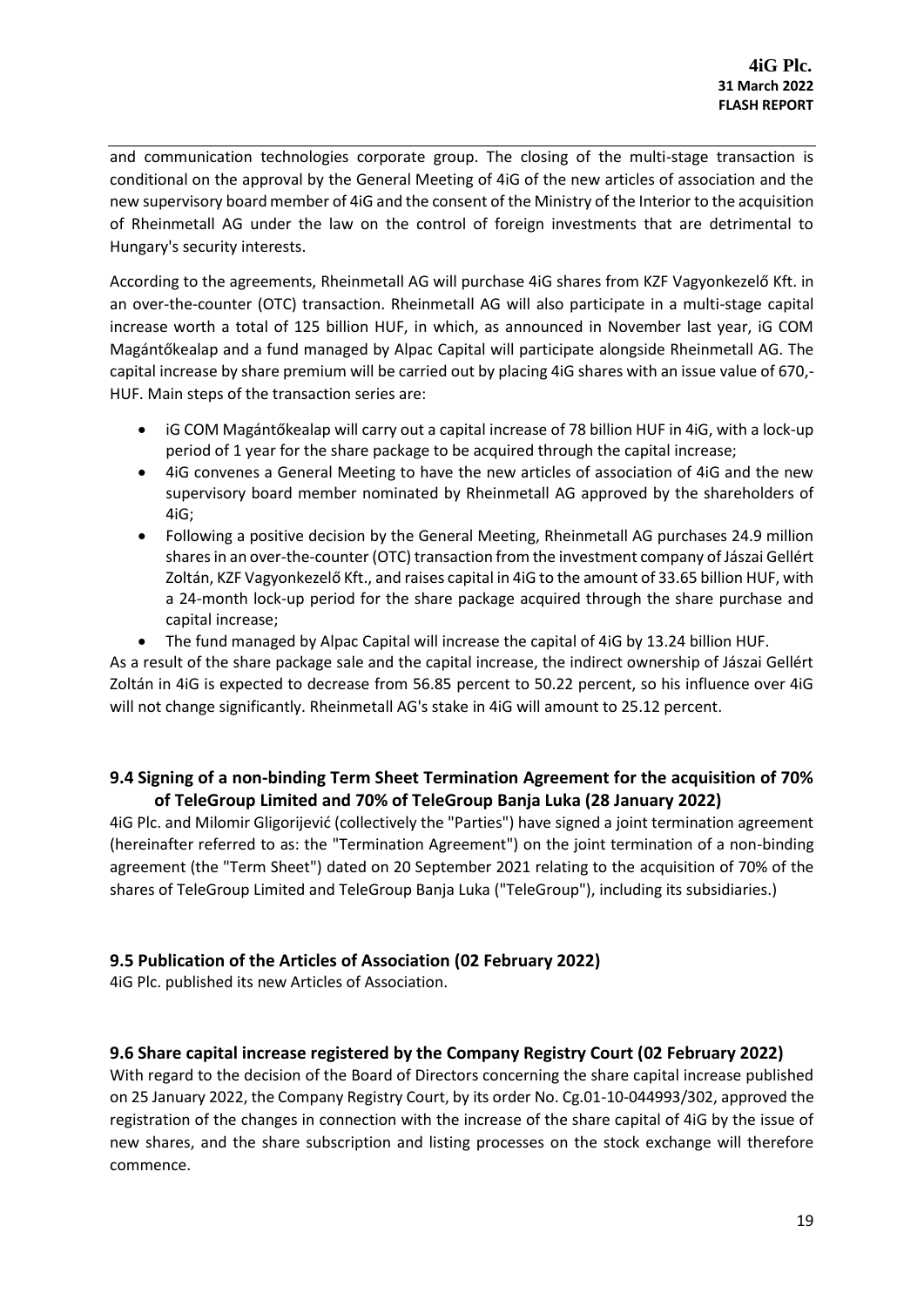#### **9.7 Information on the share subscription and share transfer agreement for the acquisition of the majority shareholding in "ANTENNA HUNGÁRIA" Zrt. (02 February 2022)**

The Share Purchase Agreement concluded by and between AH and MVM Zrt.<sup>18</sup>, aimed at the acquisition of the 100% share package of AH NET Zrt.<sup>19</sup> (formerly known as MVM NET Zrt.<sup>20</sup>), which, according to the official information of the Hungarian State, remains valid and in force, is still a part of the share subscription and transfer agreement concluded by and between 4iG and the Minister without Portfolio responsible for the Management of National Assets, acting on behalf of the Hungarian State, exercising the owner's rights over "ANTENNA HUNGARIA" Zrt. ("AH"), on 1 September 2021.

#### **9.8 EDISON Group analysis (09 February 2022)**

EDISON Investment Research Limited, one of the world's biggest investment research, investor relations and consulting firms performed another analysis on 4iG Plc., which is available via the hereinunder link in English as follows:

4iG – [New regional ICT/telecoms group emerging | Edison \(edisongroup.com\)](https://www.edisongroup.com/publication/new-regional-ict-telecoms-group-emerging/30482)

### **9.9 Signing of the Amendment Agreement for the acquisition of the 51% shareholding in Space-Communications Ltd. (09 February 2022)**

Hungaro Digitel Kft.<sup>21</sup> (hereinafter referred to as: "the Purchaser", "HDT"), a subsidiary of 4iG and Antenna Hungária Zrt. and Space-Communication Ltd (hereinafter referred to as: "Spacecom") (HDT and Spacecom together the "Parties"), have today signed an amendment to the contract entered into between the Parties on 11 October 2021 for the acquisition of 51% of the shares of Space-Communications Ltd. Pursuant to the Amendment, the Parties have agreed to extend the deadline for the fulfilment of the closing conditions until 28 February 2022.

#### **9.10 On the acquisition of the majority shareholding in "ANTENNA HUNGÁRIA" Zrt. as a result of a capital increase by way of contribution (22 February 2022)**

The Hungarian State and 4iG Plc. have agreed on the closing of the implementation of the share subscription and contribution agreement related to the acquisition of "ANTENNA HUNGÁRIA" Zrt. (hereinafter referred to as: "Closing Agreement").

As the first step, 4iG will acquire a 71.6 percentage shareholding in ANTENNA HUNGÁRIA Zrt. by way of capital increase through contribution of its 100% shares in DIGI Távközlési és Szolgáltató Kft. and its subsidiaries (Invitel Zrt., DIGI Infrastruktúra Kft., and i-TV Zrt, hereinafter collectively referred to as: "DIGI Group"), in 4iG Montenegro d.o.o. Podgorica (hereinafter referred to as: "4iG Montenegro"),

<sup>18</sup> MVM Zrt. - in English: MVM Plc.

<sup>&</sup>lt;sup>19</sup> AH NET Zrt. - in English: AH NET Plc.

<sup>20</sup> MVM NET Zrt. - in English: MVM NET Plc.

 $21$  Hungaro Digitel Kft. - in English: Hungaro Digitel Ltd.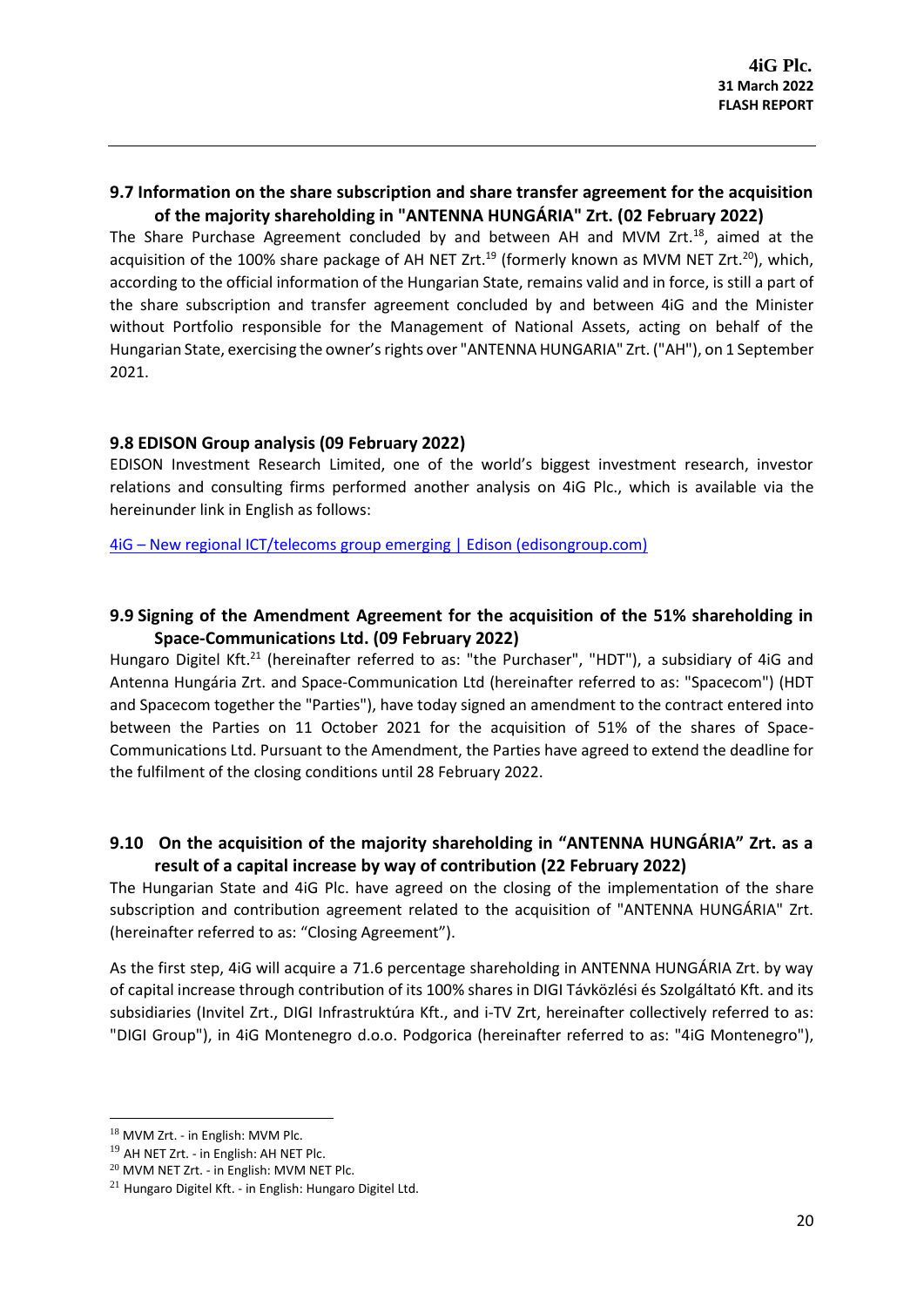which is the sole owner of Telenor d.o.o. Podgorica (hereinafter referred to as: "Telenor Montenegro"), and Invitech ICT Services Kft.<sup>22</sup> ('Invitech').

#### **9.11 Board of Directors' decision on share capital increase (23 January 2022)**

With view to General Meeting Resolution No. 21/2021 (IX.30.) adopted on 30 September 2021, with its Board of Directors Resolution No. 2/2022. (II.23.), on 23 February 2022, the Board of Directors of 4iG resolved to increase its share capital by Rheinmetall Aktiengesellschaft (registered office: Rheinmetall Platz 1., Düsseldorf, Germany DE-40476; registration number: HRB 39401) making available to 4iG 33 650 000 270,-HUF, i.e. Thirty-Three-Billion-Six-Hundred-and-Fifty-Million-Two-Hundred-and-Seventy Hungarian Forints in the form of a cash contribution, by issuing new shares in a private placement. The capital increase of Rheinmetall Aktiengesellschaft is part of a multi-stage transaction announced on 25 January 2022, in which institutional investors will implement capital increase in the total amount of 125 billion in 4iG Plc.

## **9.12 Extraordinary general meeting (24 February 2022)**

4iG Plc. held an Extraordinary General Meeting on 30 September 2022, at which the following main resolutions were adopted:

#### **General Meeting Resolution No. 3/2022 (II.24.):**

The General Meeting adopted the Remuneration Policy of the Company by means of an opinion voting in accordance with the content of the proposal.

#### **General Meeting Resolution No. 4/2022 (II.24.):**

The General Meeting elected Helmut Paul Merch (mother's name: Edith Siegel; date of birth: 20 February 1956; residential address: Rheinmetall Platz 1, 40476 Düsseldorf, Germany; tax number: 122/5413/5635; agent for service of process: CMS Cameron McKenna Nabarro Olswang LLP Hungary Branch) as a new member of the Supervisory Board of the Company for an indefinite term of office as of 24 February 2022. The remuneration of the members of the Supervisory Board is set by the Board of Directors in Board of Directors Resolution No. 5/2020 (XI.25.), adopted by the Board of Directors with the authority of the General Meeting, at 155 000,-HUF gross/month.

#### **General Meeting Resolution No. 5/2022 (II.24.):**

The General Meeting repealed General Meeting Resolution No. 21/2021 (IX.30.).

#### **General Meeting Resolution No. 6/2022 (II.24.):**

The General Meeting repealed General Meeting Resolution No. 23/2021 (IX.30.).

<sup>&</sup>lt;sup>22</sup> Invitech ICT Services Kft. - in English: ICT Services Ltd.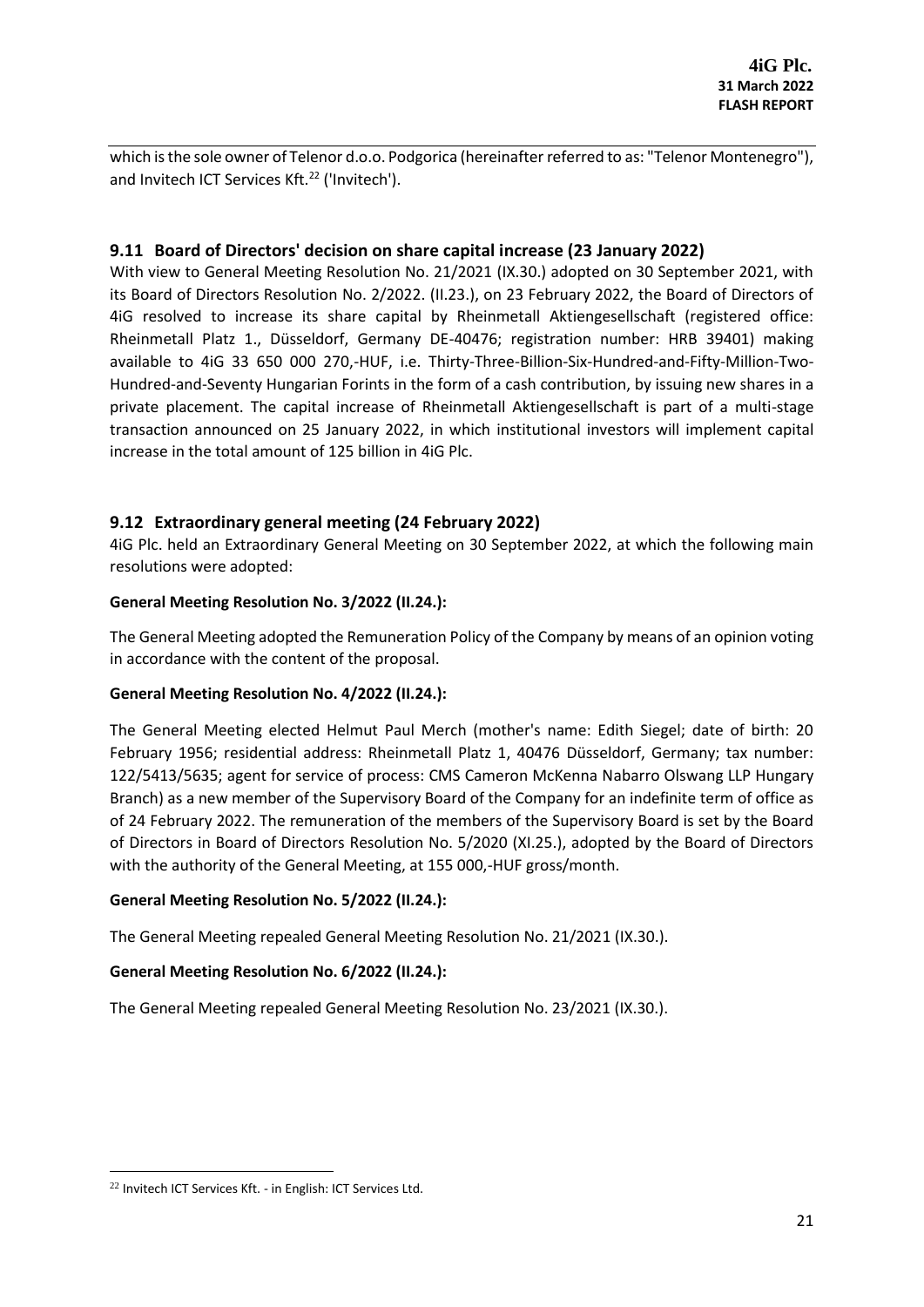#### **General Meeting Resolution No. 7/2022 (II.24.):**

The General Meeting resolved to authorise the Board of Directors for a period until 31 May 2022 to increase the share capital of the Company, by any method(s) of capital increase permitted by law, including conditional capital increase, (i) by issuing 19 761 381,- quantity ordinary shares with a nominal value of 20,-HUF, i.e. Twenty Hungarian Forints each and an issue value of 670,- HUF, i.e. Six-Hundred-Seventy Hungarian Forints (Series A), granting the same rights, in private placement, (ii) 9 463 882,- quantity ordinary shares with a nominal value of 20,- HUF, i.e. Twenty Hungarian Forints each and an issue value of 850,- HUF, i.e. Eight-Hundred-and-Fifty Hungarian Forints (Series A), granting the same rights, by granting which authorisation the General Meeting, that is the shareholders expressly consent to the increase of the share capital to be decided by the Board of Directors in accordance with this resolution. The authorization shall be subject to all related issues and resolutions on decisions otherwise referred to the scope of the general meeting, particularly – but not exclusively – the necessary amendments of the Articles of Association of the Company.

#### **General Meeting Resolution No. 8/2022 (II.24.):**

The General Meeting adopted the amended Articles of Association of the Company, which were published after the General Meeting.

#### **General Meeting Resolution No. 9/2022 (II.24.):**

The General Meeting adopted the consolidated text of the Rules of Procedure of the Supervisory Board, in force, as amended, with the content as presented.

#### **9.13 Company foundation (28 February 2022)**

On 25 February 2022, 4iG Plc. incorporated a subsidiary company registered by Fővárosi Törvényszék Cégbírósága<sup>23</sup> under the name 4iG Albánia Korlátolt Felelősségű Társaság<sup>24</sup>.

#### **9.15 EDISON Group analysis (28 February 2022)**

EDISON Investment Research Limited, one of the world's biggest investment research, investor relations and consulting firms performed another analysis on 4iG Plc., which is available via the hereinunder link in English as follows:

4iG – [Another major building block falls into place | Edison \(edisongroup.com\)](https://www.edisongroup.com/publication/another-major-building-block-falls-into-place/30563/)

#### **9.16 Closing of the transaction for the acquisition of a 25.12% shareholding in 4iG Plc. (03 March 2022)**

The transactions signed between Jászai Gellért Zoltán's investment company, KZF Vagyonkezelő Kft., 4iG and Rheinmetall AG for the acquisition of a 25.12% share in 4iG by Rheinmetall AG have been completed as a result of a multi-stage process.

<sup>&</sup>lt;sup>23</sup> Fővárosi Törvényszék Cégbírósága - in English: Company Registry Court of Budapest-Capital Regional Court

<sup>24</sup> 4iG Albánia Korlátolt Felelősségű Társaság – in English: 4iG Albania Private Limited Liability Company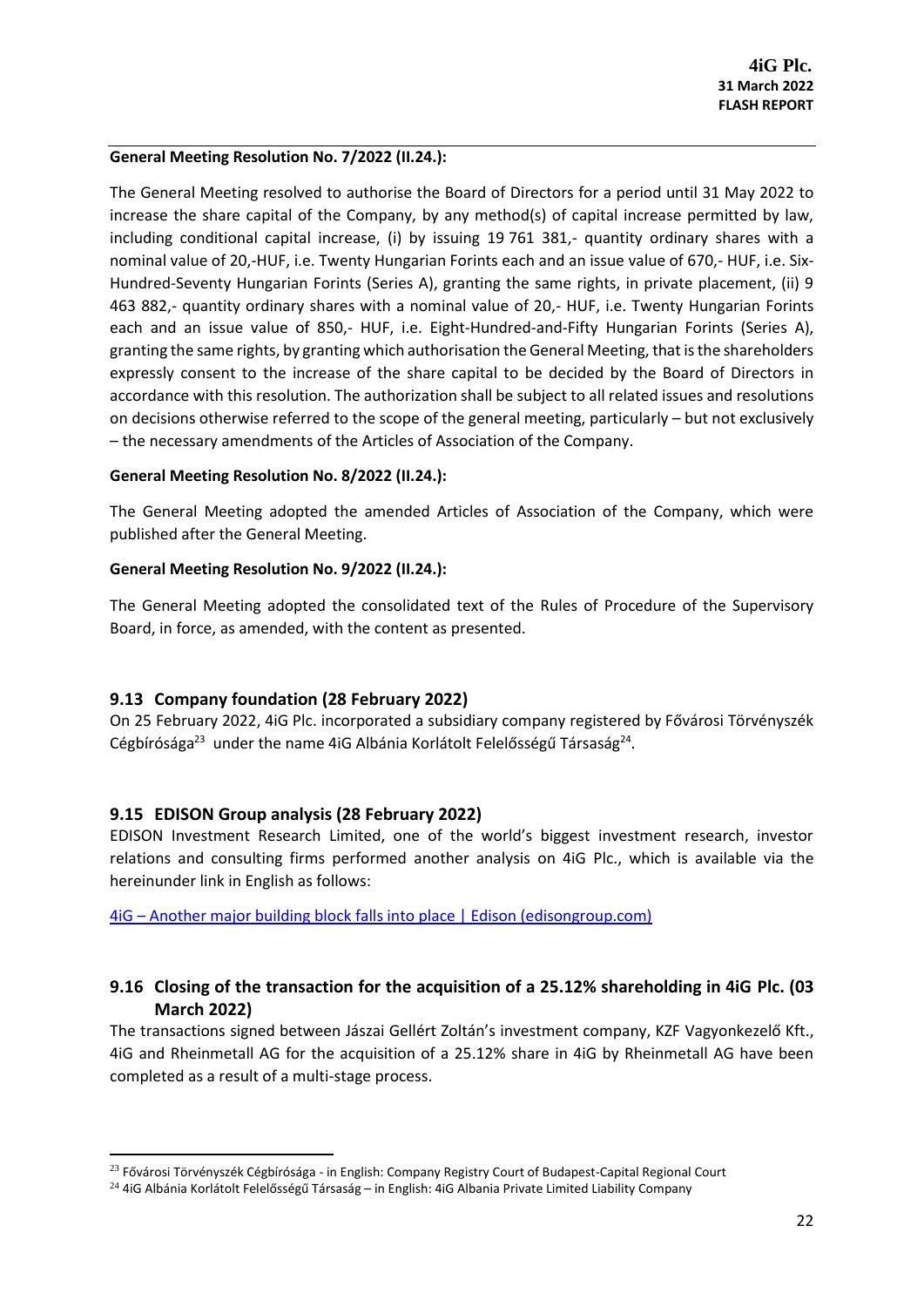# **9.17 Acquisition of 80.27 per cent of the block of shares of ALBtelecom sh.a and decision of the Board of Directors on share capital increase (04 March 2022)**

The closing of the share sale and purchase agreement announced by Plc. on 08 December 2021 has been completed following the approval of the Albanian authorities, whereby 4iG acquired an 80.27% block of shares in ALBtelecom sh.a ("ALBtelecom").

With view to the authorisation granted by General Meeting Resolution No. 7/2022 (II.24.) adopted on 24 February 2022, and the multi-step transaction for the acquisition of a share package in ALBtelecom, as a result of which one of the most significant family enterprises of Turkey, ÇALIK HOLDING ANONIM SIRKETI (registered office: Büyükdere Cad. No: 163 Esentepe, Şişli, Istanbul, Turkey, registration number: 309281; hereinafter referred to as: "ÇALIK"), as an institutional investor, will acquire a shareholding of around 3 percent in 4iG, with its Board of Directors Resolution No. 3/2022. (III.04.), on 4 March 2022, the Board of Directors of 4iG resolved to increase its share capital by putting the receivables (the "Receivable") at the disposal of 4iG by way of a non-cash contribution in kind in the amount of 8 044 299 700,-HUF, which, calculated at the EUR/HUF exchange rate of the Hungarian national Bank on 7 December 2021, corresponds to 22 000 000,-EUR provided by ÇALIK as the transferor, through the issue of new shares in a private placement.

# **9.18 Acquisition of a 99.899 per cent block of shares in One Telecommunications sh.a. (21 March 2022)**

Following a successful procedure before the Albanian Competition Authority and the financial closing of the transaction, 4iG Plc. has acquired the 100 percent shareholding of Albania Telekom Invest AD, thereby acquiring 99.899 percent indirect shareholding in One Telecommunications sh.a. By closing the transaction, 4iG has indirectly acquired the Albanian ONE mobile operator.

# **9.19 Release of shares (21 March 2022)**

As of 21 March 2022, a total of 176 105 673,-quantity, i.e. One-Hundred-and-Seventy-Six-Million-One-Hundred-and-Five-Thousand-Six-Hundred-and-Seventy-Three quantity ordinary shares with a nominal value of 20,- HUF each, giving the same rights as the shares already listed on Budapesti Értéktőzsde<sup>25</sup>, were released in connection with the capital increase decided by the Board of Directors on 24 January 2022, 23 February 2022 and 4 March 2022.

# **9.20 Extraordinary general meeting (31 March 2022)**

4iG Plc. held an Extraordinary General Meeting on 31 September 2022, at which the following main resolutions were adopted:

#### **General Meeting Resolution No. 2/2022 (III.31.):**

The General Meeting hereby adopts the final balance sheet and the inventory of assets and liabilities and its final financial statements of TR Consult Limited Liability Company.

<sup>25</sup> Budapesti Értéktőzsde - in English: the Budapest Stock Exchange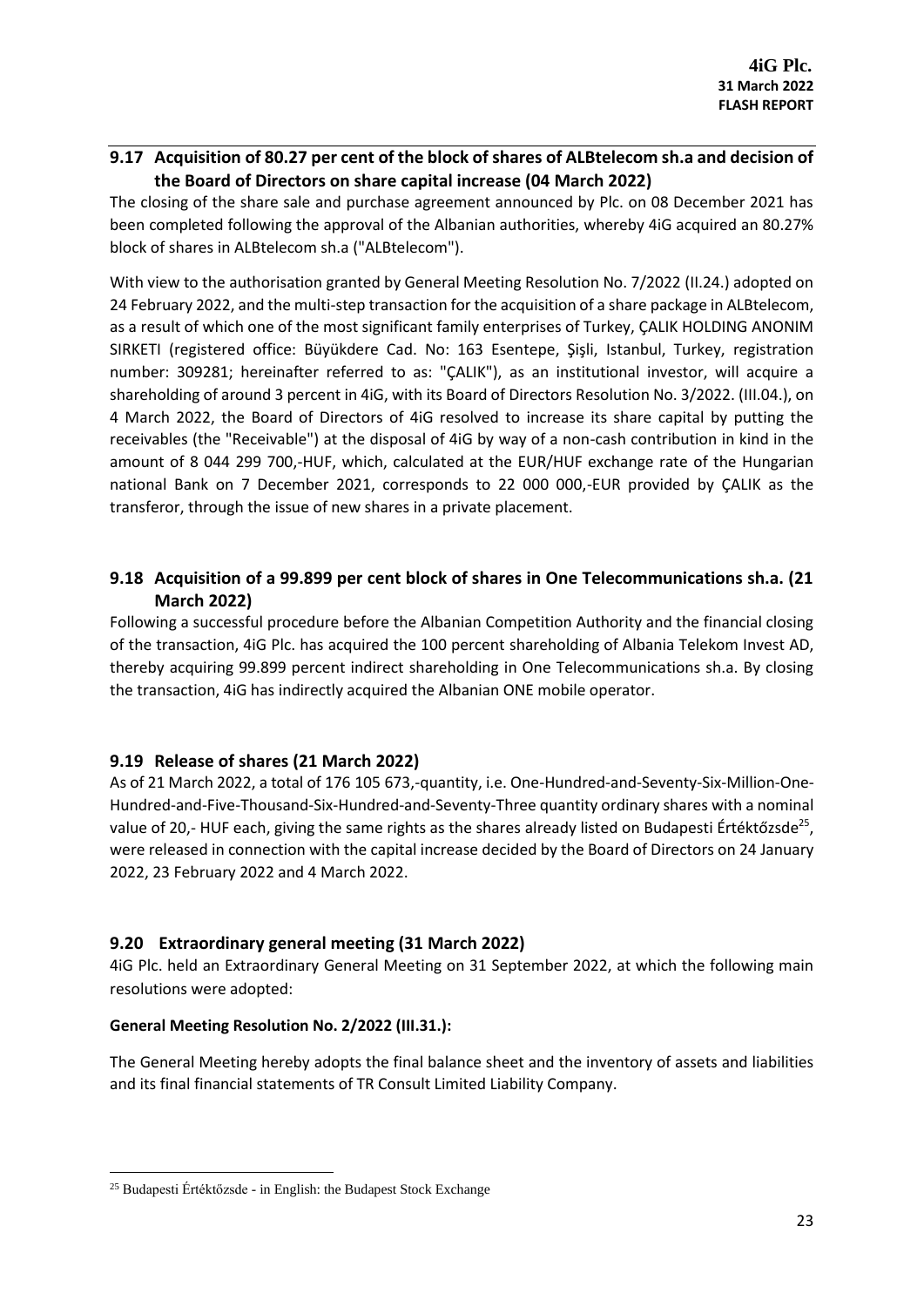#### **General Meeting Resolution No. 3/2022 (III.31.):**

The General Meeting hereby adopts the final balance sheet and the inventory of assets and liabilities and its final financial statements of DOTO Systems Zártkörűen Működő Részvénytársaság<sup>26</sup>.

#### **General Meeting Resolution No. 4 and 5/2022 (III.31.):**

The General Meeting hereby adopts the final balance sheets and inventories of assets and liabilities and the issuance of the auditor's report thereon, including the auditor's report itself regarding TR Consult Korlátolt Felelősségű Társaság<sup>27</sup> and DOTO Systems Zártkörűen Működő Részvénytársaság in connection with their merger into the Company as of 31 December 2021.

#### **General Meeting Resolution No. 6/2022 (III.31.):**

The General Meeting hereby resolves to authorize the Board of Directors to acquire the Company's own shares for the following reasons:

I. to use the own shares as acquisition consideration, or

II. to preserve the Company's flexibility for possible further capital structure optimization, redemption and/or investments of shares, or

III. the Company, in addition to the existing options, has further possibility to establish and operate share-based incentive systems, or

IV. to allow the Company to establish or change share-like or hybrid financing instruments and other investment structures.

The General Meeting hereby resolves to authorize the Board of Directors to acquire own shares as follows (Section 3:223 (1) of the Hungarian Civil Code):

I. Method of acquiring own shares: own shares may be acquired for consideration and free of charge, in exchange trading, by public offer or, unless the law excludes it, in over-the-counter trading, including by exercising a right secured by a financial instrument entitling the holder to acquire own shares (e.g. option right, conversion right, etc.).

II. The authorization shall entitle to acquire shares of all types and nominal values issued by the Company.

III. The quantity (number) of shares that may be acquired under the authorization: the total nominal value of the own shares held by the Company may not exceed25% of the share capital at any time.

IV. The duration of the authorization shall be 18 months from the date of the resolution of the General Meeting.

<sup>26</sup> DOTO Systems Zártkörűen Működő Részvénytársaság – in English: Doto Systems Private Limited Company

 $27$  TR Consult Korlátolt Felelősségű Társaság – in English: TR Consult Limited Liability Company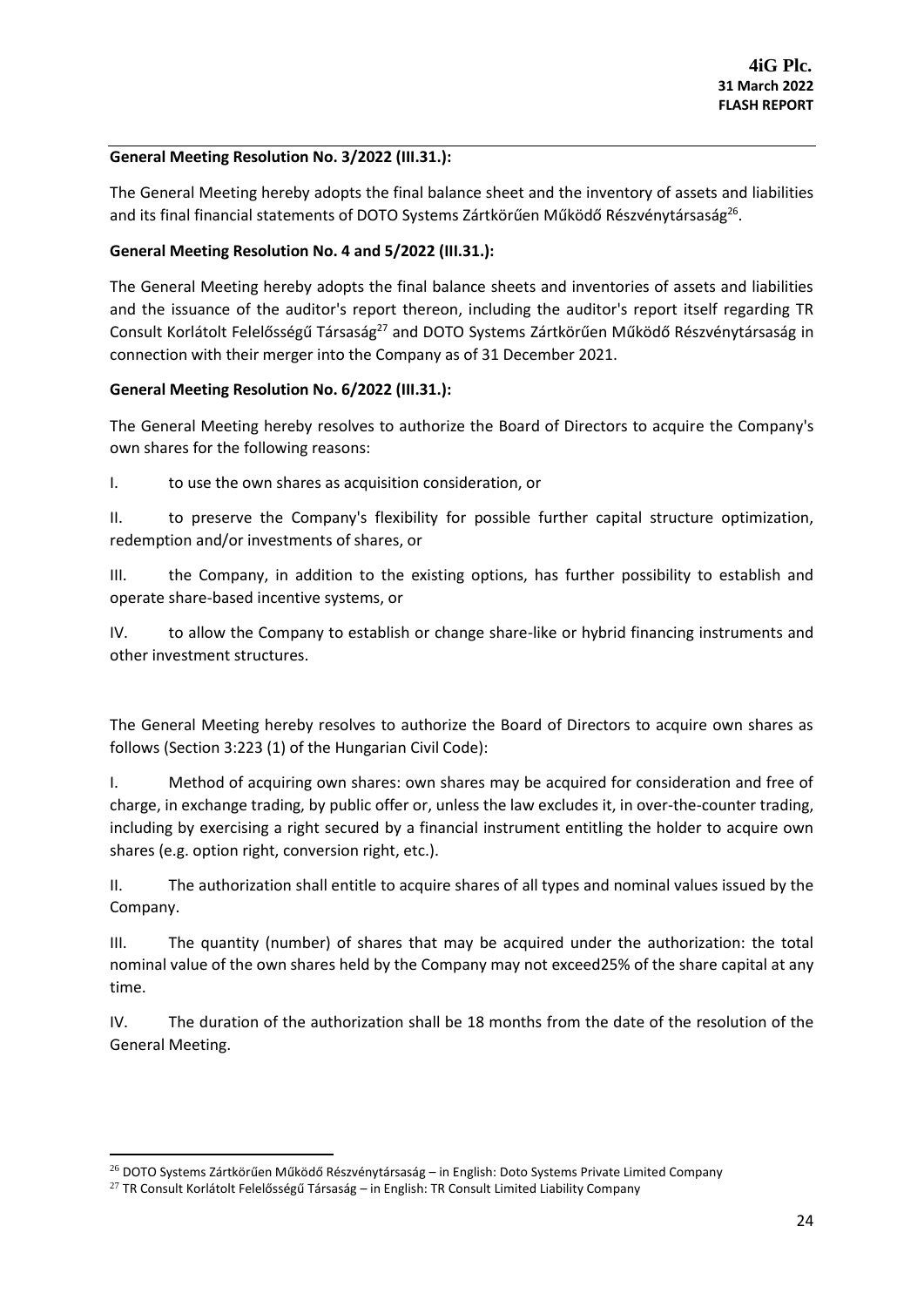If the share is acquired for consideration, the lowest amount of consideration payable for a share is 1,- HUF (i.e. one Hungarian Forint), the highest amount may not exceed 150% of the highest of the following:

1. the price of the highest of the transactions regarding 4iG shares concluded on Budapesti Értéktőzsde ("BSE") on the transaction date, or

2. the highest average price of the daily turnover-weighted average prices for 4iG shares of the 90 BSE trading days preceding the day of the transaction, or

3. the turnover-weighted average price of 4iG shares for the 90 BSE trading days preceding the date of (i) the conclusion of a contract (including, in particular, a sales agreement, option right or other security agreement) on the basis of which the own shares were acquired, or (ii) the acquisition of financial instruments giving the right to acquire own shares, or (iii) exercise of the option right or preemptive right, the exercise of the rights granted by the security agreement or the exercise of the financial instruments giving the right to acquire own shares, or

4. the turnover-weighted average price of 4iG shares for the 90 BSE trading days preceding the date of (i) the conclusion of a contract (including, in particular, a sales agreement, option right or other security agreement) on the basis of which the own shares were acquired, or (ii) the acquisition of financial instruments giving the right to acquire own shares, or (iii) exercise of the option right or preemptive right, the exercise of the rights granted by the security agreement or the exercise of the financial instruments giving the right to acquire own shares, or

The authorization shall be subject to all the related issues and resolutions on decisions otherwise referred to the scope of the general meeting.

#### **General Meeting Resolution No. 7/2022 (III.31.):**

The General Meeting amended Articles 1.4 and 11.10.2 of the Articles of Association of the Company and published the amended Articles of Association.

# <span id="page-24-0"></span>**10. EVENTS AFTER THE BALANCE SHEET DATE**

#### **10.1 Increase of share capital (1 April 2022)**

The Board of Directors of 4iG Plc. decided on 1 April 2022 with Board of Directors' Decision No. 3/2022 (IV.01.) in view of the authorization granted to it in General Meeting resolution No. 7/2022 (II.24.) to privately increase the share capital by making available to 4iG a claim of 13 240 124 600,- HUF equivalent to 37 500 000,- EUR at an exchange rate of 353.07 EUR/HUF - (the "Claim") provided by Bartolomeu Investments Korlátolt Felelősségű Társaság (registered office: 1085 Budapest, Kálvin tét 12., company registration number: 01-09-347440, "Bartolomeu") as a contributor by way of a noncash contribution, by placing new shares on market (the "Share Capital Increase"). 4iG has previously informed capital market participants of the multi-step capital increase on 25 January 2022, whereby Bartolomeu, owned by a fund managed by Alpac Capital, will participate in the current Share Capital Increase.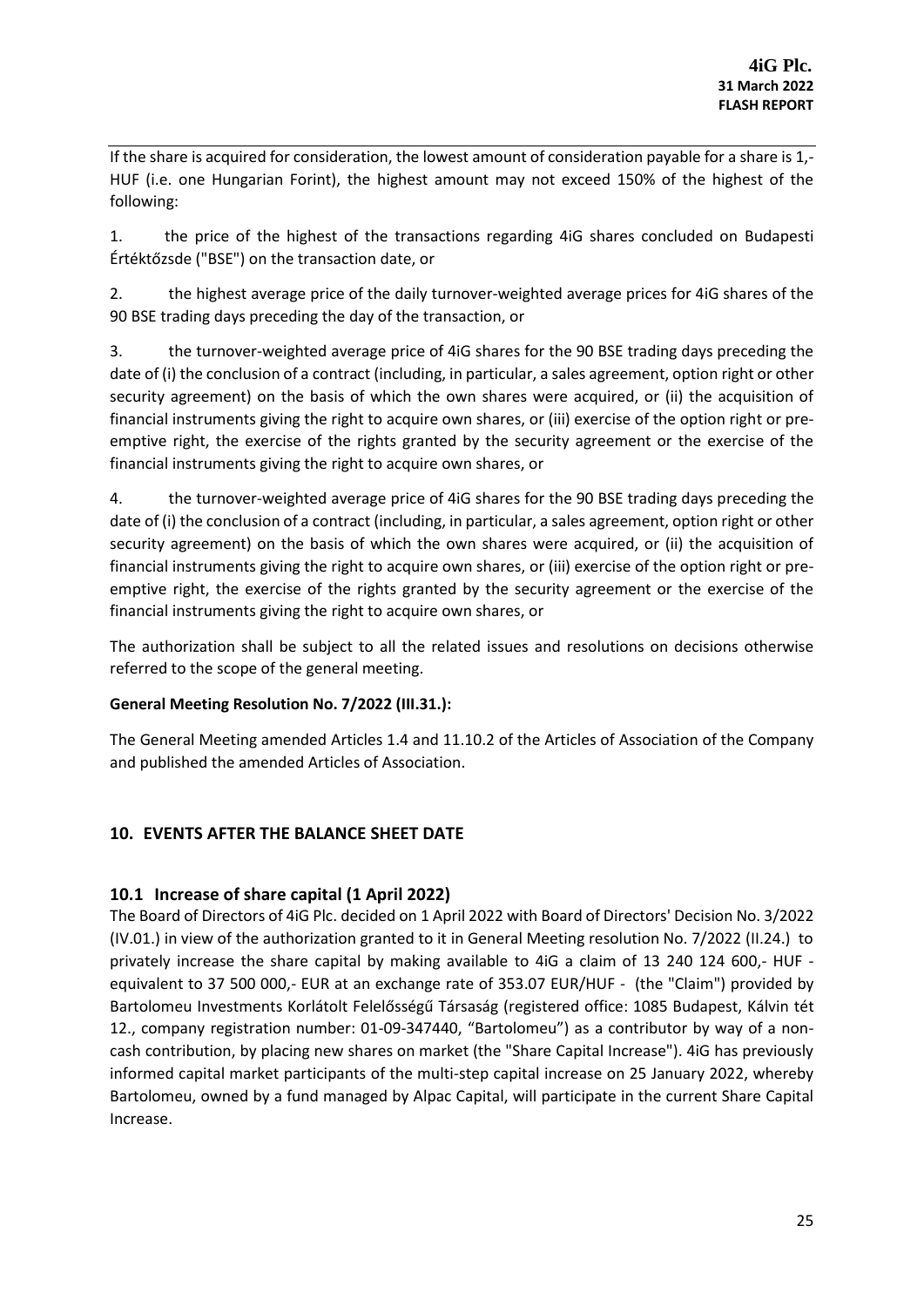## **10.2 EDISON Group analysis (07 April 2022)**

EDISON Investment Research Limited, one of the world's biggest investment research, investor relations and consulting firms performed another analysis on 4iG Plc., which is available via the hereinunder link in English as follows:

4iG – [Strong end to FY21, awaiting clarity for FY22 | Edison \(edisongroup.com\)](https://www.edisongroup.com/publication/strong-end-to-fy21-awaiting-clarity-for-fy22/30735/)

# **10.3 Registration of the capital increase of "ANTENNA HUNGÁRIA" Zrt. by way of contribution in the Commercial Register (11 April 2022)**

According to the information published on the Budapesti Értéktőzsde on 22 February 2022, the transfer of the telecommunications companies acquired by 4iG to "ANTENNA HUNGÁRIA" Zrt. as contribution, and the registration of the capital increase by contribution in the Commercial Register has taken place.

As the first step, 4iG Plc. acquired a 71.6 percentage shareholding in ANTENNA HUNGÁRIA Zrt. by way of capital increase through contribution of its 100% shares in DIGI Távközlési és Szolgáltató Kft. and its subsidiaries (Invitel Zrt., DIGI Infrastruktúra Kft., and i-TV Zrt.), in 4iG Montenegro d.o.o. Podgorica, which is the sole owner of One Crna Gora d.o.o., and Invitech ICT Services Kft.

• As the next step of the process, 4iG carried out a capital increase in "ANTENNA HUNGÁRIA" Zrt. by way of a capital contribution through a contribution in kind with its 100% stake in 4iG Albania Kft., which owns 80.27% of ALBtelecom sh.a., and its 100% stake in Albania Telekom Invest AD, which owns 99.899% of One Telecommunications sh.a., which was registered at the Company Registry Court.

As a result of the transaction, the shareholding of the Hungarian State in the national telecommunication corporate group which consists of the above companies has increased to 23.22 percent, while 4iG has a majority controlling shareholding of 76.78 percent.

#### **10.4 Conclusion of a high-value contract (12 April 2022)**

The bid of the consortium led by joint bidders 4iG and Officium Irodafejlesztő Zrt.<sup>28</sup> was announced as the winning bid in the EU open tender for the renewal of the Oracle data warehouse environment, for which the contract was signed yesterday. The contracting authority of the tender announced for, among others, the supply and installation of software and backup environment, the supply of licences, manufacturer and integrator training and operational support services, is Magyar Nemzeti Bank.

The date of the contract signing: 11 April 2022

Net contract amount: 1 825 849 801,- HUF

Term of the contract: 66 months.

<sup>28</sup> Officium Irodafejlesztő Zrt. - in English: Officium Office Development Plc.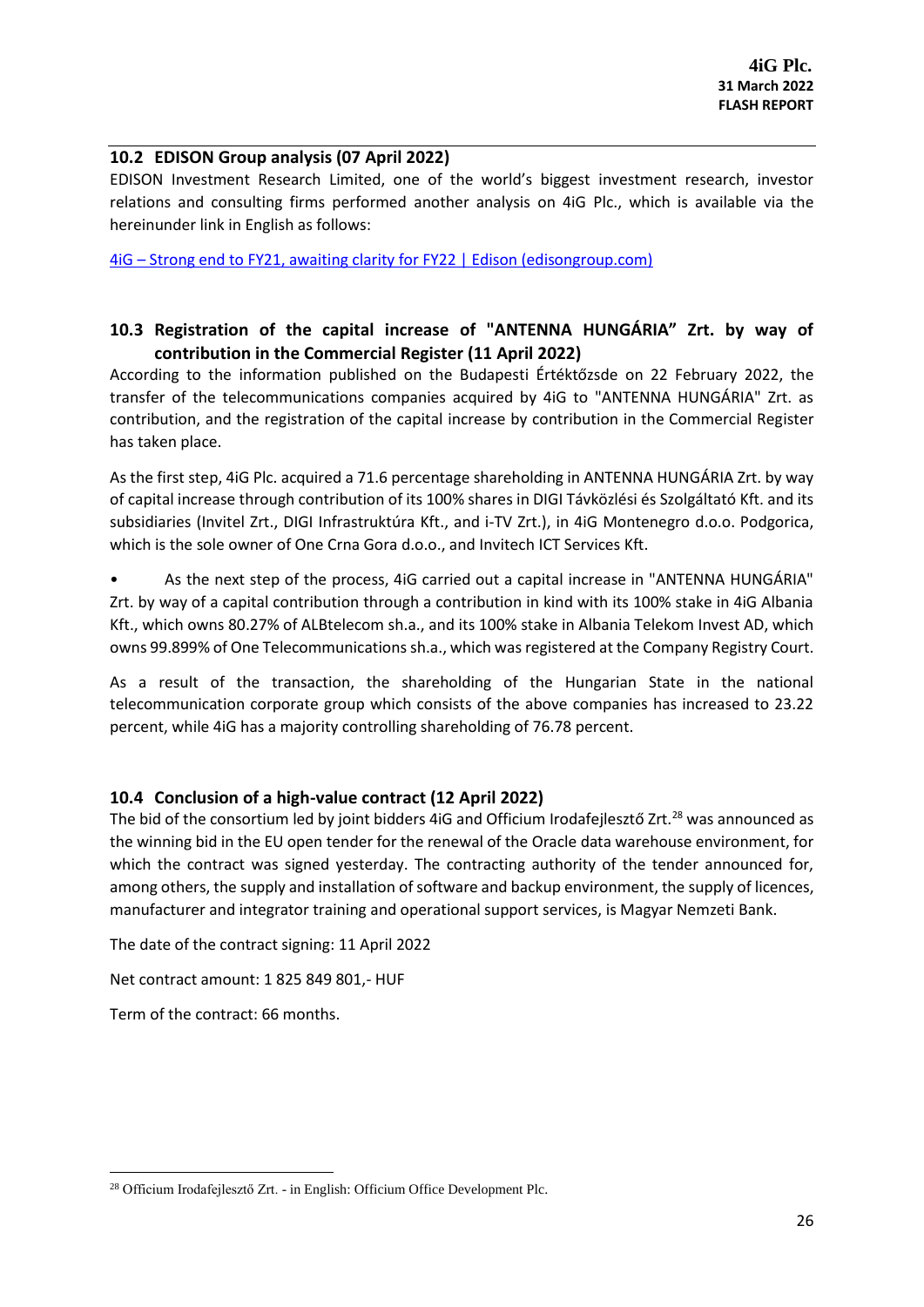## **10.5 Successful tender announcement (21 April 2022)**

Digitális Kormányzati Ügynökség Zrt.<sup>29</sup> ("DKÜ") announced the bid of the consortium led by 4iG as the winning bid. The public procurement procedure was announced for the conclusion of a framework agreement for the procurement of "General" client-side IT tools (SZGRÁ) for organisations subject to Government Decree 301/2018 (XII. 27.). Eight different joint bidding consortia were selected by DKÜ as winning bidders, one of which was the joint bidding consortium led by 4iG.

The overall amount of the framework agreement is net 250 000 000 000,-Hungarian Forints.

The umbrella agreement does not provide for automatic orders, and specific purchases will be retendered between the consortium participating in the framework agreement on the basis of the needs of the organisations concerned.

The maximum duration of the umbrella agreement is 30 months from its entry into force.

#### **10.6 Share release (21 April 2022)**

As of 21 April 2022, a total of 19 761 380,-quantity, i.e. Nineteen-Million-Seven-Hundred-and-Sixty-One-Thousand-Three-Hundred-and-Eighty quantity ordinary shares with a nominal value of 20,- HUF each, giving the same rights as the shares already listed on Budapesti Értéktőzsde, was released in connection with the capital increase decided by the Board of Directors on 01 April 2022 ("New Shares"). In view of the fact that the listing of the newly created New Shares on Budapesti Értéktőzsde requires the publication of a prospectus ("Prospectus") pursuant to Section 21 of Act CXX of 2001 on the Capital Market ("Capital Market Act"), and pursuant to Subsection (3) of Article 3 of Regulation (EU) 2017/1129 of the European Parliament and of the Council (14 June 2017) on the prospectus to be published when securities are admitted to trading on a regulated market, and repealing Directive 2003/71/EC, thus, the New Shares can only be listed on Budapesti Értéktőzsde after the approval of the Prospectus by the Hungarian National Bank as supervisor, therefore those are currently created by a tap issue on the series of shares under ISIN code HU0000194519, different from the shares already listed on the stock exchange in such a way that after the approval of the Prospectus, the New Shares created in such a way will be converted into a series with the same ISIN code HU0000167788 as the shares already listed.

The New Shares were acquired by Bartolomeu Investments Korlátolt Felelősségű Társaság (registered seat: 1085 Budapest, Kálvin tér 12., company registration number: 01-09-347440; "Bartolomeu"), as a result of which:

• the number of 4iG voting shares directly held by Bartolomeu changed from 5 207 921, i.e. five million two hundred and seven thousand nine hundred and twenty-one quantity to 24 969 301, i.e. i.e. twenty-four million nine hundred and sixty-nine thousand three hundred and one quantity, thus changing its ownership share from 1.86% to 8.35%, thus increasing its voting rights in 4iG from 1.87% to 8.37%, exceeding the 5% threshold of Section 61(3) of the Capital Market Act;

<sup>29</sup> Digitális Kormányzati Ügynökség Zrt. - in English: Digital Governmental Agency Plc.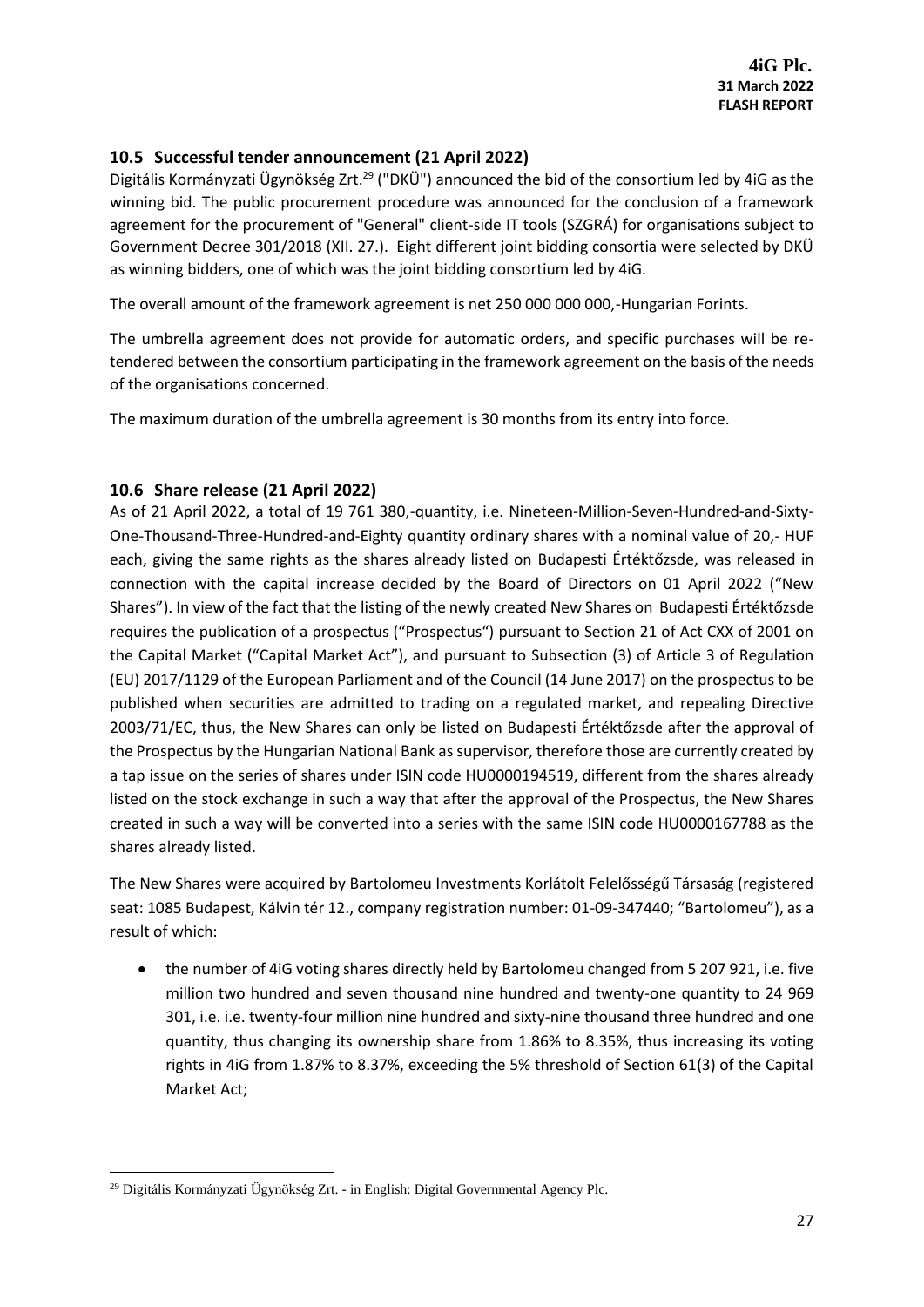- the ownership share of iG COM Magántőkealap (registered office: 1037 Budapest, Montevideo utca 8.; registration number: 6122-162; registration authority: Magyar Nemzeti Bank; administrator: iKON Befektetési Alapkezelő Zártkörűen Működő Részvénytársaság /registered office: 1037 Budapest, Montevideo utca 8.; company registration number: 01-10-140332/) changed from 41.68% to 38.93%, thus its voting rights in 4iG decreased from 41.81% to 39.04%, thereby falling below the threshold of 40% as set forth in Section 61(3) of the Capital Market Act;
- the ownership share of KZF Vagyonkezelő Korlátolt Felelősségű Társaság (registered office: 1037 Budapest, Montevideo utca 8.; company registration number: 01-09-294248) changed from 10.43% to 9.74%, thus its voting rights in 4iG decreased from 10.46% to 9.77%, thereby falling below the threshold of 10% as set forth in Section 61(3) of the Capital Market Act;
- the ownership share of Rheinmetall Aktiengesellschaft (registered seat: Rheinmetall Platz 1., Düsseldorf, Germany DE-40476; company registration number: HRB 39401) changed from 26.9% to 25.12%, thus its voting rights in 4iG decreased from 26.98% to 25.19%;
- as a result, the indirect ownership of Jászai Gellért Zoltán as the sole member of KZF Vagyonkezelő Korlátolt Felelősségű Társaság, and the sole shareholder of iKON Befektetési Alapkezelő Zártkörűen Működő Részvénytársaság, which is the fund manager of funds with ownership of 4iG shares, as well as the Chairman and CEO (executive officer) of 4iG changed from 53.84% to 50.28%, thus its voting rights in 4iG decreased from 54% to 50.42% therefore its influence over 4iG has not changed significantly.

Based on the above, with the completion of the share capital increases, the final ownership structure has been established.

#### **10.7 New Members of the Professional Advisory Board (22 April 2022)**

Upon the request of Jászai Gellért, Chairman and CEO of 4iG Plc., two new members are added to the advisory board of the info-communications corporate group. The Advisory Board responsible for the development of international relations and complex consulting functions has been expanded with Armin Papperger, Chairman and CEO of Rheinmetall AG, with outstanding experience in the defence and automotive industry, and Sunil Sabharwal, an expert widely recognized in the international financial world who currently is member of the board of directors of several renowned fintech companies. The board, now consisting of seven members, will support the decision-making and strategic work of the board of directors of 4iG.

#### **10.8 Annual Ordinary General Meeting (29 April 2022)**

4iG Plc. held its Annual Ordinary General Meeting on 29 April 2022, at which the following main resolutions were adopted:

#### **General Meeting Resolution No. 2-3-4-5-6/2022 (IV.29.):**

The General Meeting has resolved to adopt, in accordance with the content of the proposal, the individual és consolidated annual financial statement and auditor's report for the business year 2021.

The General Meeting decided that the Company pays dividend in the amount of 29,-HUF, i.e. twentynine Hungarian Forints, per share after the 2021 business year for the 102 350 843 ordinary shares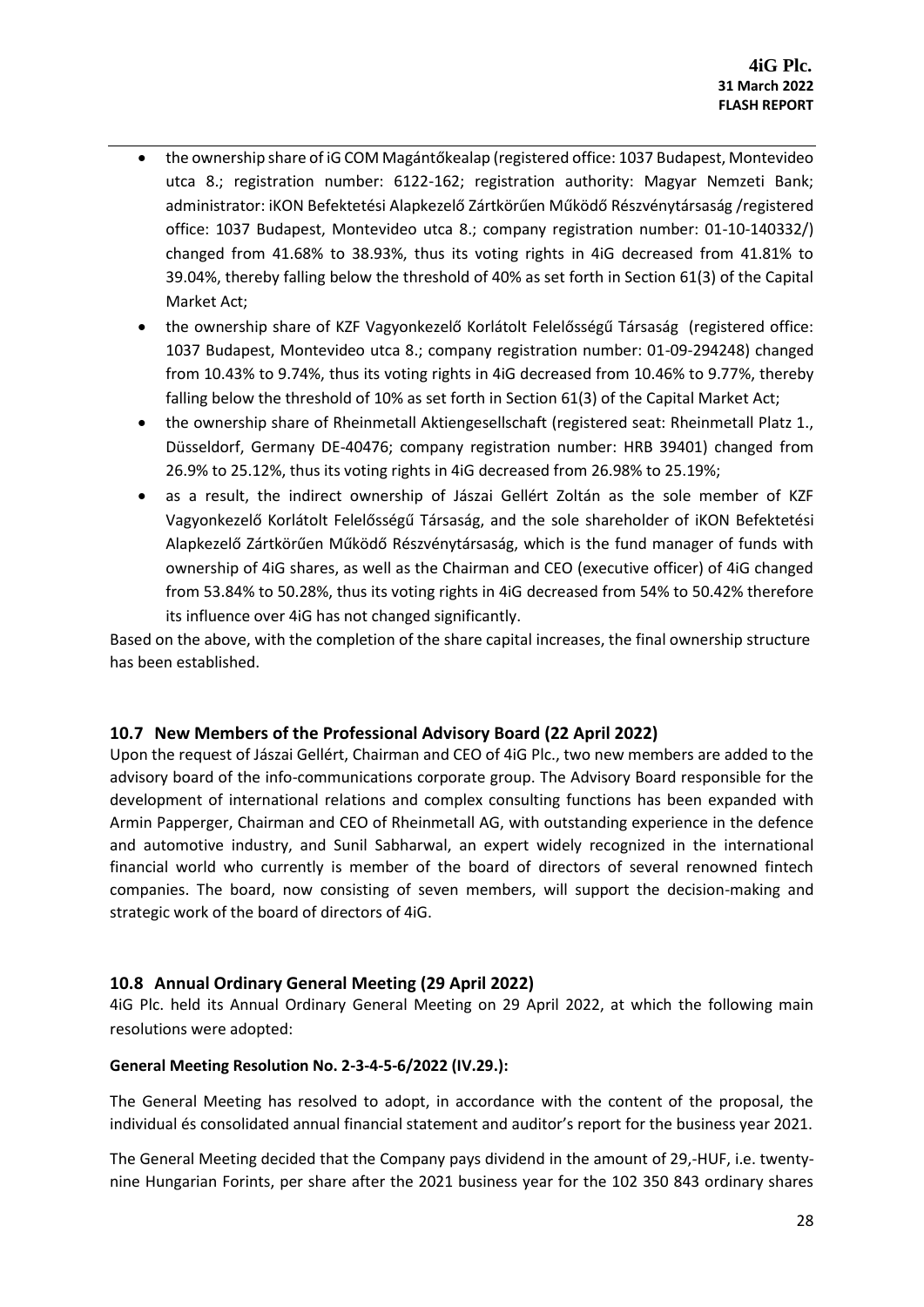marketed on 31 December 2021 and reduced by 857 078 of the Company's own shares with reference to the fact that any dividend that is payable on the Company's own shares shall be taken into account at nominal value as pertaining to shareholders with respect to the dividends payable on their shares. Furthermore, the General Meeting authorizes the Board of Directors of the Company to determine the date of the dividend payment in view of the liquidity situation of the Company with the provision that the payment of dividends must take place no later than 31 of December 2022.

#### **General Meeting Resolution No. 9/2022 (IV.29.):**

The General Meeting decides to adopt the Corporate Governance Report and Statement of the Company for 2021, in accordance with the content of the proposal, by which the Company ensures the clear and transparent operation of the Company for its owners, investors and all other market participants.

#### **General Meeting Resolution No. 10/2022 (IV.29.):**

The General Meeting establishes that the Chairman and CEO and the Members of the Board of Directors performed their work in 2021 with the priority of the interests of the Company in mind, in view of this, the General Meeting decides to grant them hold-harmless warrant for 2021.

#### **General Meeting Resolution No. 11/2022 (IV.29.):**

By this resolution, taking into account the report of the Audit Committee of the Company, the General Meeting re-elects Interauditor Consulting Korlátolt Felelősségű Társaság<sup>30</sup> (registered seat: 1074 Budapest, Vörösmarty utca 16-18. A. ép. fszt. 1F.; company registration number: 01-09-388885; Interauditor Consulting Kft." or "Auditor") starting from 1 May 2022 until the adoption of the individual and consolidated annual financial statements for 2022, but not later than 30 April 2023. The General Meeting further approves by the present resolution the appointment of Freiszberger Zsuzsanna (mother's maiden name: Böczkös Rózsa Mária; address: 2440 Százhalombatta, Rózsa utca 7.; chamber registration number: 007229) as the person personally responsible for the audit by Interauditor Consulting Kft.

#### **General Meeting Resolution No. 12/2022 (IV.29.):**

The General Meeting acknowledges the resignation of Simon Zoltán (mother's maiden name: Kiss Julianna; residential address: 2225 Üllő, Gyömrői út 94.) and Kunosi András (mother's maiden name: Nagy Mária Erzsébet; residential address: 2030 Érd, Kont utca 38.) from the Supervisory Board with effect from 29 April 2022, and the General Meeting elects, on the one hand, Jobbágy Dénes (mother's maiden name: Nikitits Angyalka Etelka; residential address: 2094 Nagykovácsi, Alma utca 3.), nominated by shareholder iG COM Magántőkealap, and, on the other hand, Dr. Fellegi Tamás László (mother's maiden name: Haba Mária; residential address: 2000 Szentendre, Levendula utca 15.) as new members of the Supervisory Board of the Company, for an indefinite period starting from 29 April 2022.

#### **General Meeting Resolution No. 14/2022 (IV.24.):**

<sup>&</sup>lt;sup>30</sup> Interauditor Consulting Korlátolt Felelősségű Társaság - in English: Interauditor Consulting Private Limited Liability Company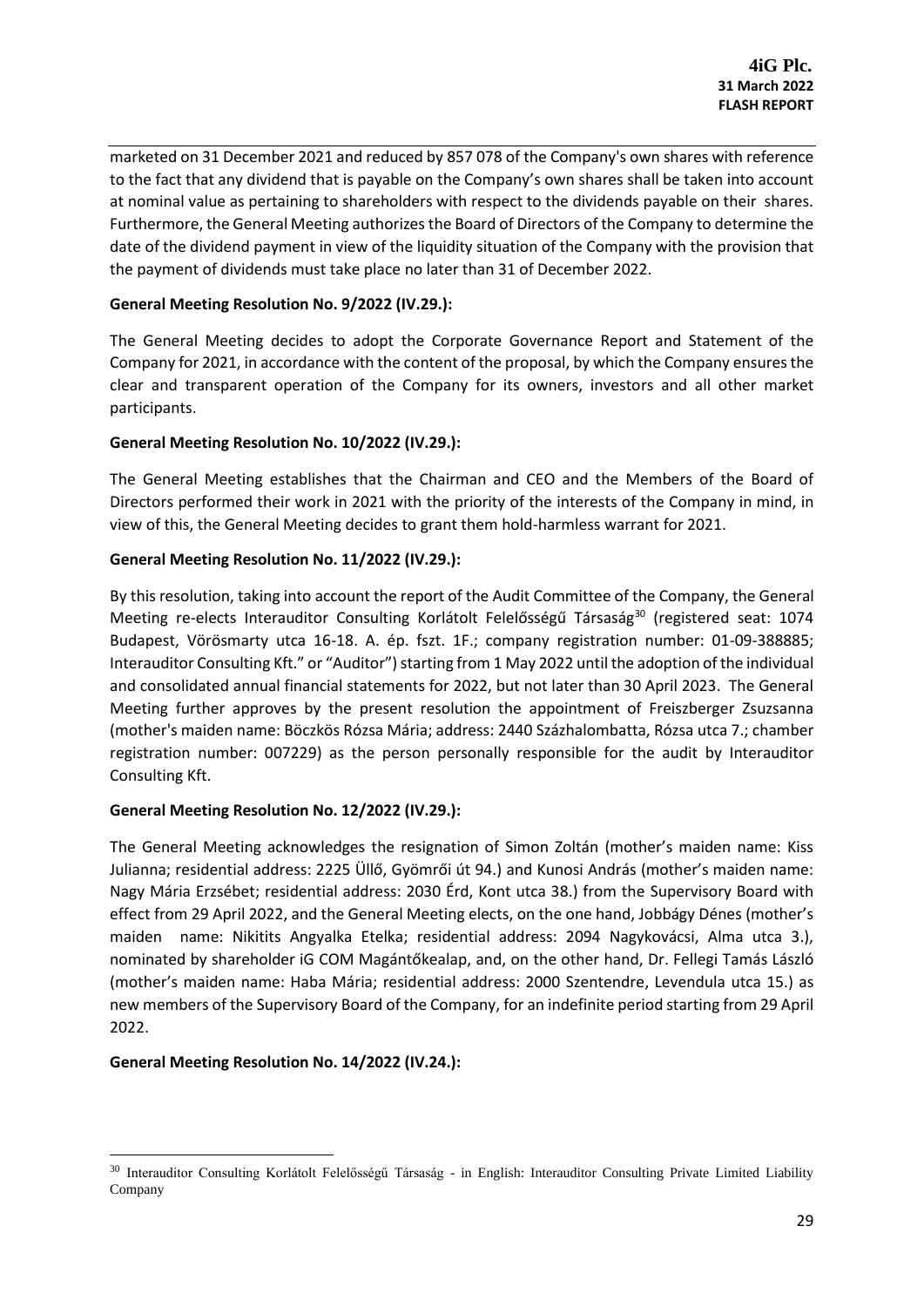The General Meeting establishes the monthly remuneration of the members of the Supervisory Board at the following amounts:

Chairman of the Supervisory Board: gross 600 000,-HUF / month

Members of the Supervisory Board: gross 450 000,-HUF / month

#### **General Meeting Resolution No. 15/2022 (IV.29.):**

The General Meeting establishes the monthly remuneration of the members of the Board of Directors at the following amounts:

Chairman of the Board of Directors: gross 750 000,-HUF / month

Members of the Board of Directors: gross 600 000,-HUF / month

#### **General Meeting Resolution No. 16/2022 (IV.29.):**

The General Meeting adopted the Remuneration Policy of the Company in accordance with the content of the proposal.

#### **General Meeting Resolution No. 18/2022 (IV.29.):**

The General Meeting amended the Articles of Association of the Company on several points, and published the amended consolidated Articles of Association on the day of the General Meeting.

#### **10.9 Sale of Shares (29 April 2022)**

With view to the share sales contract concluded between Bartolomeu Investments Korlátolt Felelősségű Társaság (registered office: 1085 Budapest, Kálvin tér 12., company registration number: 01-09-347440; "Bartolomeu") as the seller and KZF Vagyonkezelő Korlátolt Felelősségű Társaság (registered office: 1037 Budapest, Montevideo utca 8.; company registration number: 01-09-294248; "KZF"), as the purchaser, on 29 April 2022 (the Share Sales Contract"), within the framework of an over-the-counter transaction (OTC), at an average price of 880.00,-HUF per share, KZF acquired 2 821 839, i.e. two million eight hundred and twenty-one thousand eight hundred and thirty-nine ordinary shares issued by 4iG with a nominal value of 20.00,-HUF each, with the same rights as the shares already listed on Budapesti Értéktőzsde under ISIN code HU0000194519 (the "Shares"). In view of the fact that the listing of the Shares on Budapesti Értéktőzsde requires the publication of a prospectus ("Prospectus") pursuant to Section 21 of Act CXX of 2001 on the Capital Market ("Capital Market Act"), and pursuant to Subsection (3) of Article 3 of Regulation (EU) 2017/1129 of the European Parliament and of the Council (14 June 2017) on the prospectus to be published when securities are admitted to trading on a regulated market, and repealing Directive 2003/71/EC, thus, the Shares can only be listed on Budapesti Értéktőzsde after the approval of the Prospectus by the Hungarian National Bank as supervisor, in view of which, following the approval of the Prospectus, the Shares will be converted into the same series as the already listed Shares, with ISIN HU0000167788.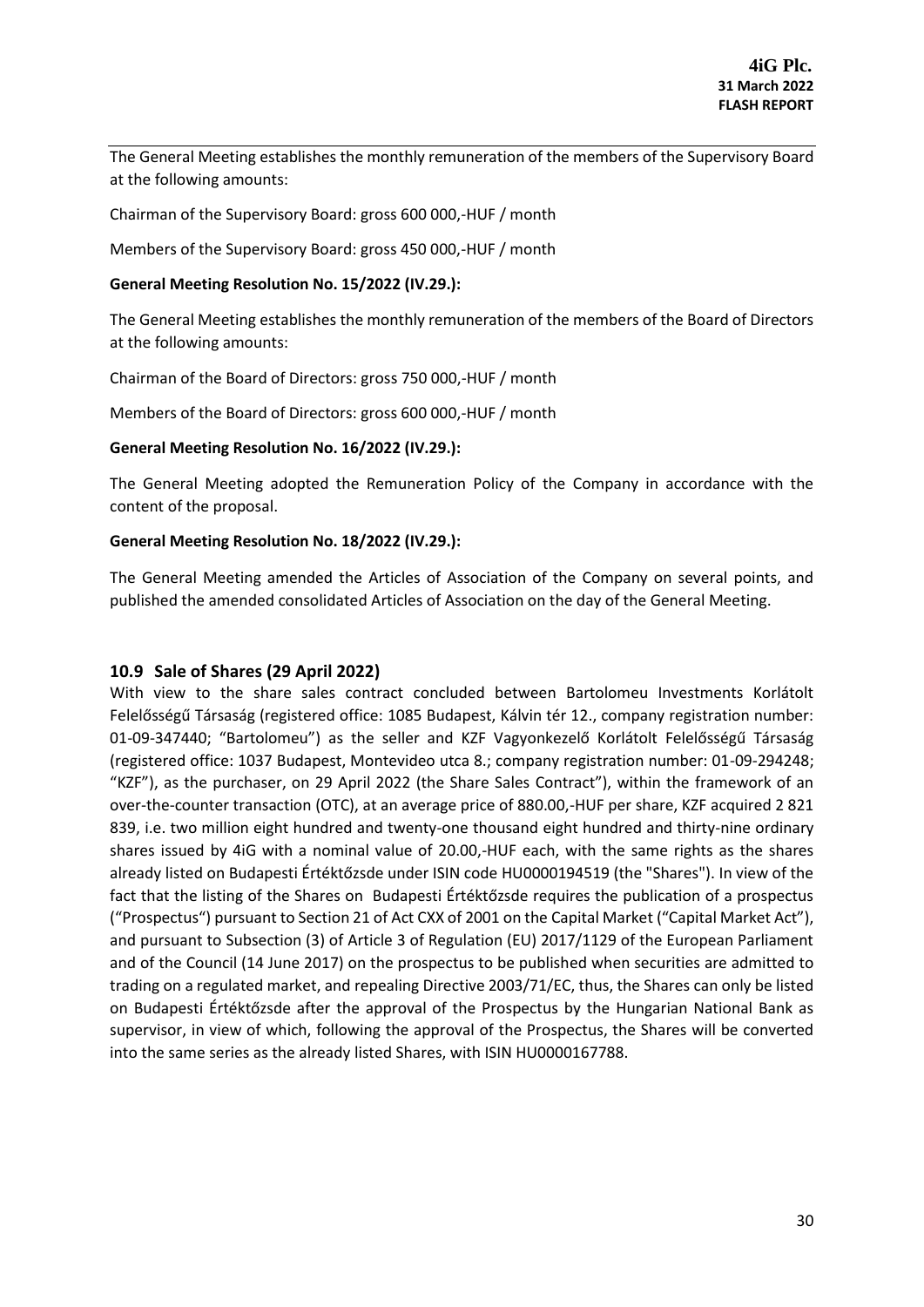# **10.10 Signing a preliminary agreement to establish a joint subsidiary company (16 May 2022)**

4iG Plc., Rheinmetall AG ("Rheinmetall") and HM Elektronikai, Logisztikai és Vagyonkezelő Zártkörűen Működő Részvénytársaság $31$  signed a preliminary agreement on the establishment of a defence industrial joint subsidiary company. The parties agreed that Rheinmetall shall become the majority shareholder owning 51% of the Joint Subsidiary Company shares, with that, in addition to thereof 4iG will own 39% and HM EI Zrt. will have 10% shareholding in the company.

The aim of the founders is that the Joint Subsidiary Company participates in the digitalisation of the Hungarian Armed Forces and develop and trade digital devices for the NATO member states in Central and Eastern Europe in. The JSC established by the partners will be a central element of the digital development strategies of Rheinmetall AG and 4iG.

<sup>31</sup> HM Elektronikai, Logisztikai és Vagyonkezelő Zártkörűen Működő Részvénytársaság - in English: HM Electronics, Logistics and Property Management Private Limited Company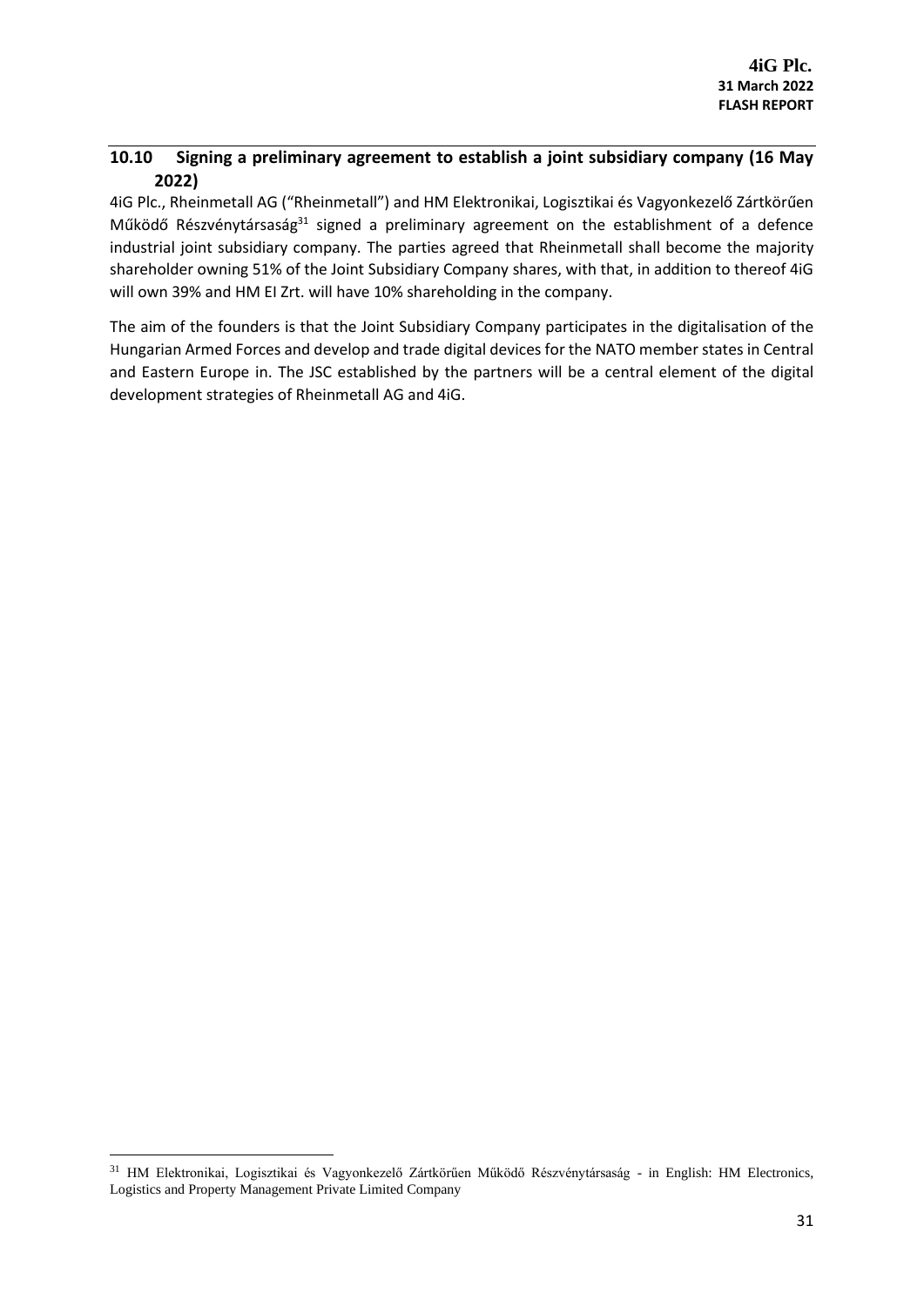# **10.11 Conclusion of a high-value contract (20 May 2022)**

Digitális Kormányzati Ügynökség Zrt. ("DKÜ") announced the bid of the consortium led by 4iG as the winning bid as a result of the centralised public procurement procedure launched by the re-launch of the competitive tender procedure "Further development of FELIR for the implementation of rural development monitoring" by Élelmiszerlánc-biztonsági Centrum Nonprofit Kft.<sup>32</sup>

The net amount of the framework agreement is 1 899 676 800,-HUF, and in addition 379 898 100,-HUF can be optionally drawn during the contract period.

## **10.12 Dividend payment (20 May 2022)**

In General Meeting Resolution No. 3/2022. (IV.29.), adopted on 29 April 2022, with view to the content of the 2021 reports presented, the General Meeting of the company resolved that the Company pays dividend in the amount of 29,-HUF, i.e. Twenty-Nine Hungarian Forints, per share after the 2021 business year for the 102 350 843,-quantity of ordinary shares marketed on 31 December 2021 and reduced by 857 078 of the Company's own shares with reference to the fact that any dividend that is payable on the Company's own shares shall be taken into account at nominal value as pertaining to shareholders with respect to the dividends payable on their shares. Furthermore, in the above General Meeting Resolution, the General Meeting resolved to authorize the Board of Directors of the Company to determine the date of the dividend payment in view of the liquidity situation of the Company with the provision that the payment of dividends must take place no later than 31 of December 2022. Based on the authorisation granted thus, in its Resolution of the Board of Directors No. 1/2022. (V.20.), passed on 20 May 2022, taking into account the liquidity situation of the Company, the Board of Directors of the Company has decided that the dividend will be paid from 4 July 2022; at the same time, the Board of Directors has established and adopted the Company's dividend payment policy. The dividends are paid with the assistance of KELER Zrt.<sup>33</sup>

<sup>32</sup> Élelmiszerlánc-biztonsági Centrum Nonprofit Kft. - in English: Food Chain Safety Centre Non-Profit Ltd.

<sup>33</sup> KELER Zrt. - in English: Central Clearing House and Depository Plc.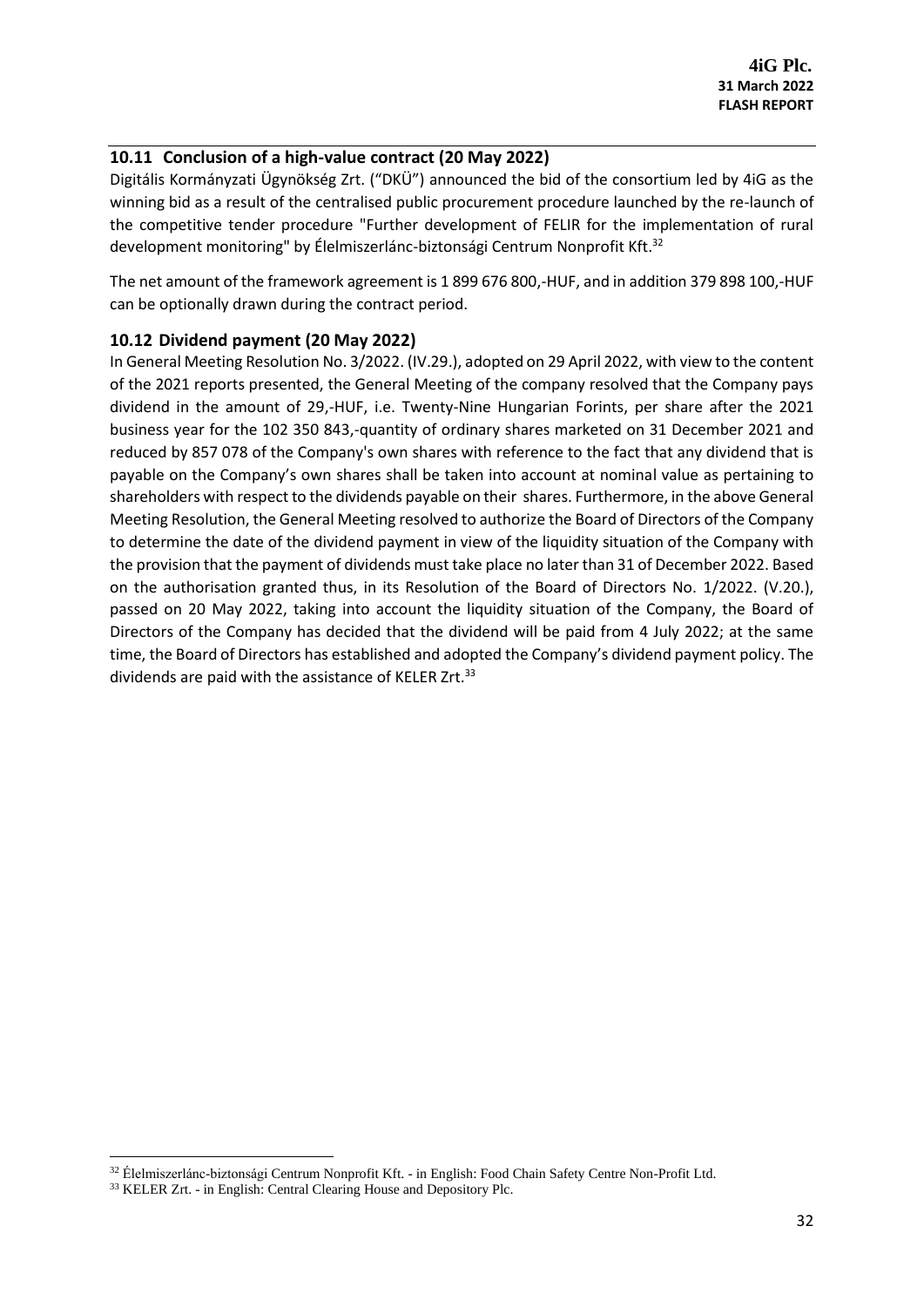#### <span id="page-32-0"></span>**11. REPRESENTATION**

The Issuer shall hereby state that the flash report on the development and performance of the Company is reliable, and the data and statements are in accordance with reality, and do not hide any fact which are considered to be significant from the point of evaluating the situation of the Issuer.

Pursuant to Section 57(1) of the Capital Market Act, the Issuer shall be liable for compensation for any damage caused by the non-disclosure or misleading content of regulated information.

I accept liability for the figures in this flash report for the first quarter of 2022 and for the accuracy of the analyses and conclusions.

Budapest, 31 May 2022

Jászai Gellért **Tóth Béla Zsolt** President and Chief Executive Officer Member of the Board of Directors